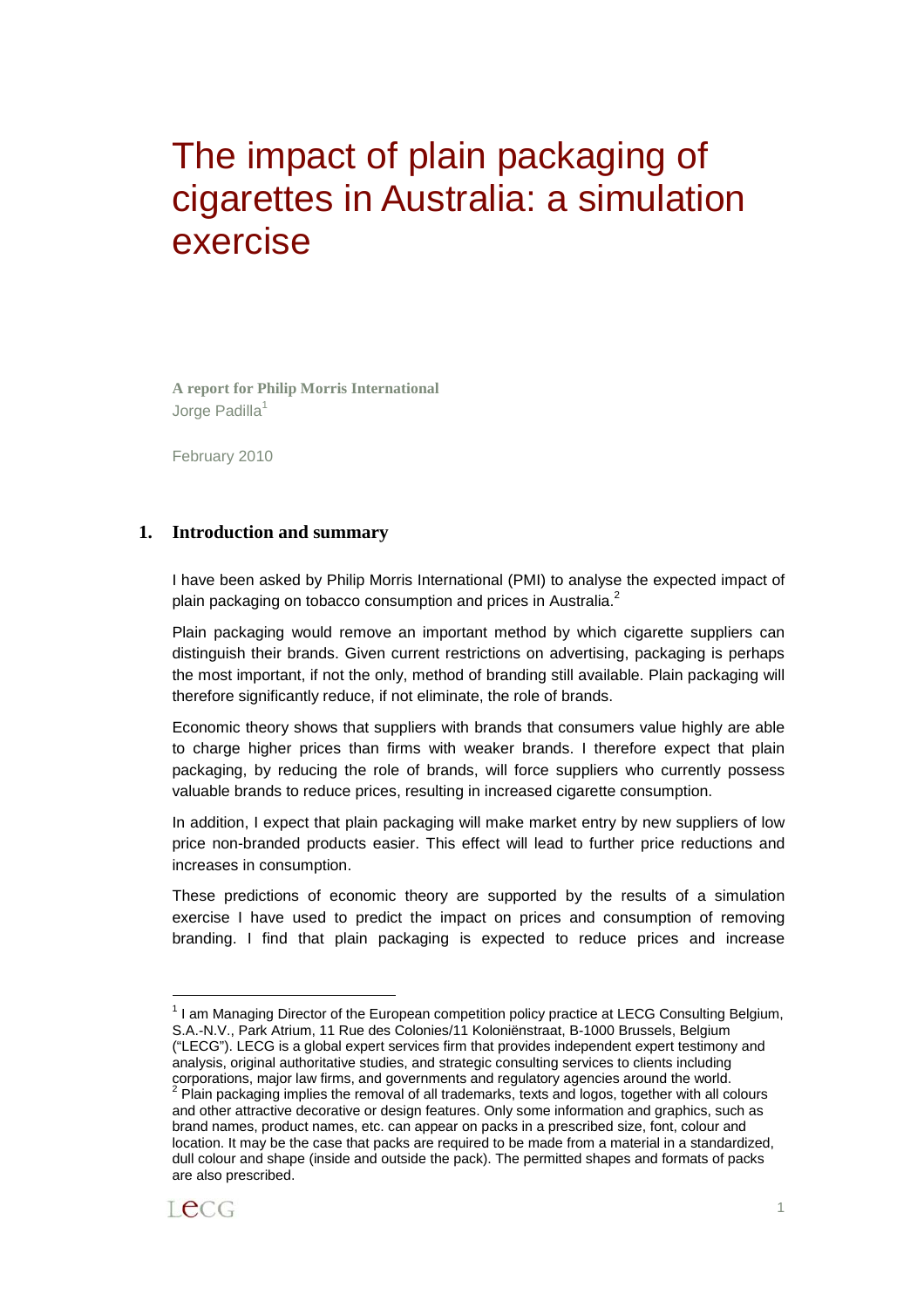consumption. I find that plain packaging is expected to reduce prices by between 4.8% and 19.2% and increase consumption by between 2.6% and 16.6%.

In this report I first describe the relevant economic theory, provide evidence on the importance of branding in the cigarette market and explain the effects of plain packaging predicted by economic theory (section 2). I then provide the results of a simulation exercise (section 3).

# **2. Lessons from economic theory**

#### **Introduction**

Economists distinguish between two types of goods: homogeneous products, where the product of one supplier is, in the eyes of a consumer, identical to those of any other supplier; and differentiated products where consumers do not view the products of different suppliers to be identical.

Economic theory shows that when products are homogeneous the main way for producers to compete is on price, and all products will tend to sell for the same price. However, when products are differentiated price competition is reduced and prices will vary. In particular, suppliers of products that consumers value highly will be able to charge higher prices.

Cigarettes are a branded good, which means that in economic terms, they are a differentiated product: in the eyes of a consumer different brands of cigarettes are not identical to each other. Consequently, suppliers of brands which are valued more highly by consumers are able to charge a price premium.

Plain packaging will remove the most important, if not the only, method by which manufacturers can distinguish their brands from other brands. This will have several effects. The most obvious effect is that it will reduce product differentiation within the cigarette market, thereby increasing price competition and leading to a reduction in prices. In addition, it will make market entry of non-branded products easier, which will increase competition and further reduce prices. It will make it more attractive, easier, and cheaper to produce counterfeit cigarettes which sell at lower prices than legitimate products; it will make it more attractive for consumers to purchase branded cigarettes abroad which have paid no duties in Australia; and it will make it more attractive to import contraband cigarettes which also sell at lower prices. All these effects will lead to lower prices and will result in increased cigarette sales.

Below I describe the relevant economic theory, demonstrate that branding is important for cigarettes and discuss the expected impact of plain packaging on prices and consumption. Plain packaging will lead to competition focused solely on price, lower prices and, therefore, increased consumption. I identify a direct effect on prices and indirect effects due to easier market entry of non-branded products and increased illicit trade in cigarettes.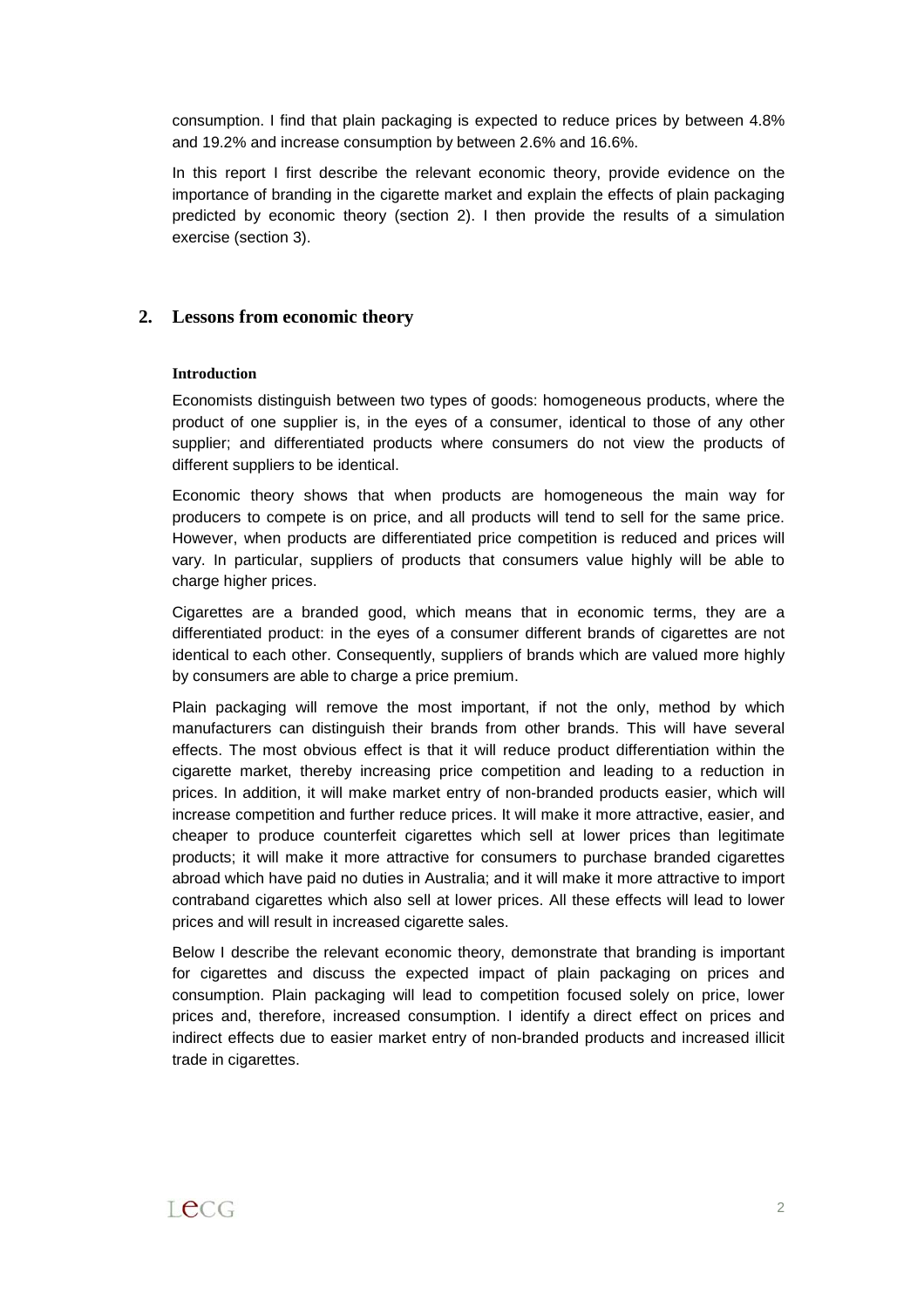#### **Economic theories of product differentiation**

Economic theory shows that when the products of all suppliers are identical, no company can raise its price above its competitors' prices without losing its entire market share. $3$ However, when products are differentiated and consumers have different preferences for different products, companies can increase prices without losing their entire customer base.

These are the key conclusions of the most widely cited economic models of product differentiation. These are the "Hotelling" model<sup>4</sup> and one of its extensions, the "Circle" model.<sup>5</sup> These models use geographic location as a proxy for differences in product characteristics. But their findings can be applied more generally to products which are differentiated in any other way.

These models show that firms differentiate their products in order to emphasize product attributes that permit firms to charge higher prices. If products are differentiated, a consumer is less likely to switch to a different product following a price increase – because consumers are less likely to view different products as interchangeable. Price reductions are therefore less likely to be profitable, because a price reduction is less likely to lead to a significant increase in sales at the expense of rival products. So product differentiation reduces the incentives for firms to compete on price and makes it easier for firms to increase prices without losing sales to rivals.

Manufacturers of premium cigarettes differentiate their products from their competitors' products so that they can charge a price premium. Branding is one way to do so. Branding creates a degree of brand loyalty which makes it less likely that consumers will be willing to switch to rival products, allowing suppliers to charge higher prices.

In summary, branding, which is a form of product differentiation, allows manufacturers to charge higher prices than they would if all products were viewed by consumers as identical.

# **Importance of branding in cigarette markets**

Cigarette manufacturers can differentiate their products from competitors' products through their physical characteristics, their branding and/or their price. The main physical differences in cigarettes sold in Australia are length, pack size, packaging quality, tobacco quality, tar yield and menthol flavour.<sup>6</sup> Consumers select products according to their preferred mix of characteristics (including price). Appendix 1 provides data which shows Australian consumer preferences. It shows that in Australia, consumers have quite strong revealed preferences for Virginia tobacco, box packages, packs of more than 20, and king size cigarettes.

 $\overline{a}$ 

 $3$  This is true as long as firms do not face capacity constraints, as shown by the "Bertrand" model of oligopolistic competition. However, even if they face capacity constraints firms will still all charge the same price for an identical product, as shown by the "Cournot" model. The Cournot competition may be thought of as a two-stage game in which firms first choose capacities (more generally, scale variables) and then compete through prices. See Jean Tirole, The Theory of Industrial Organisation, MIT Press, 1988, Chapter 5

<sup>&</sup>lt;sup>4</sup> Hotelling, H "Stability in Competition" Economic Journal 39:41-57 (1929)

<sup>&</sup>lt;sup>5</sup> Salop, S.C. "Monopolistic Competition with Outside Goods" Bell Journal of Economics 10:141-156 (1979)<br><sup>6</sup> The time o

The type of tobacco and package type are also physical characteristics of cigarettes; in Australia almost all cigarettes are Virginia tobacco blends sold in hinge lid packets.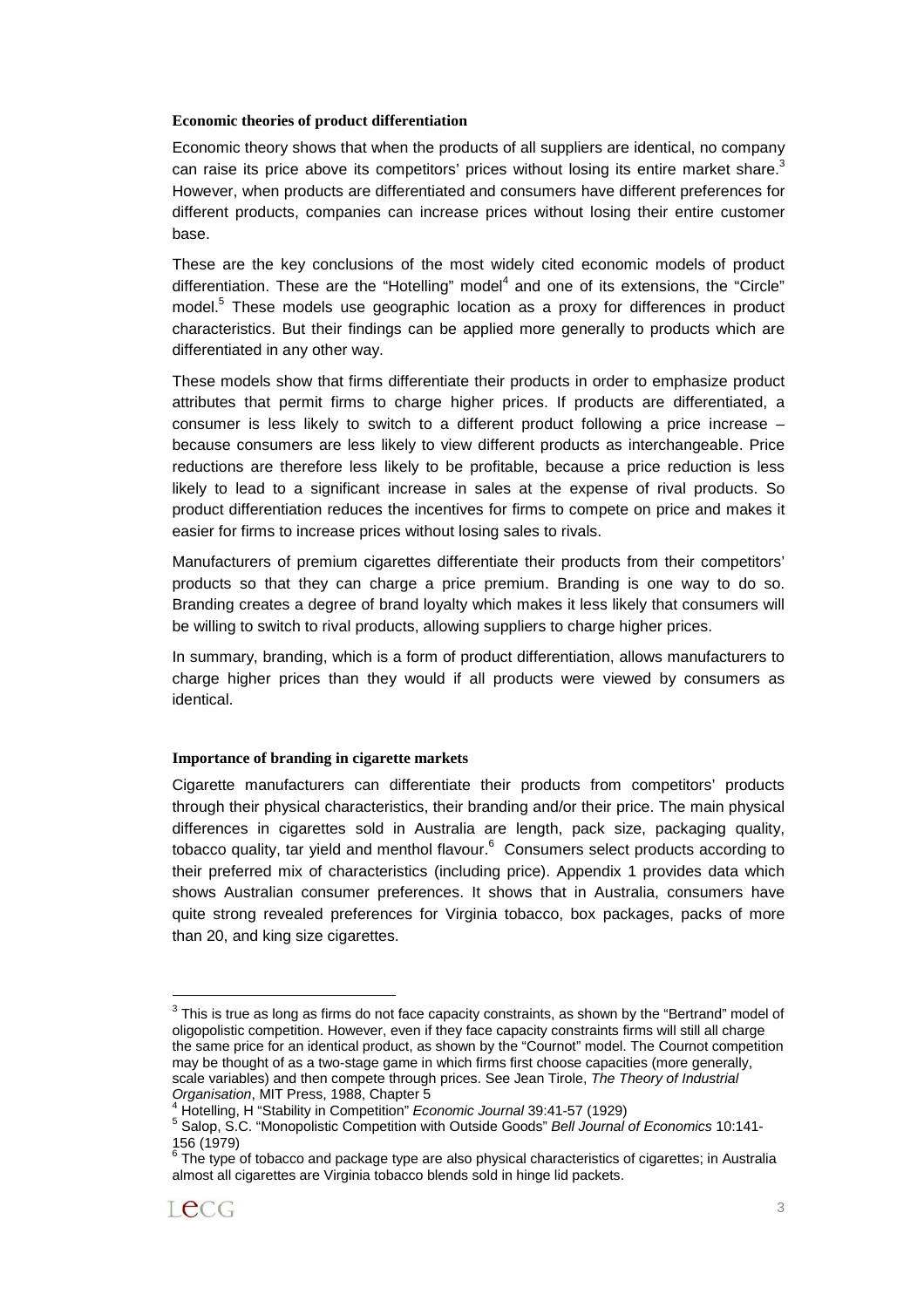Given that there are very few observable characteristics of cigarettes and, as shown above, given that in Australia consumers show a strong preference for a particular combination of them, branding is perhaps the only way in which cigarette suppliers can differentiate their products. It is the main method of product differentiation in this industry. Plain packaging will remove this key aspect of product differentiation. As I explain below this will have the direct effect of reducing prices and increasing consumption. It will also increase competition from new entrants of non-branded products, counterfeit products and contraband products, all of which will further reduce prices and increase consumption.

#### **Direct impact on price**

As discussed above, economic theory predicts that product differentiation will allow manufacturers to charge a price premium. Branding is an important element of product differentiation for cigarettes, so removing it will reduce manufactures' ability to charge this price premium.

In the absence of product differentiation, consumers are more willing to switch between products. This would lead to competition focused on price and lower prices.

There are different ways in which the impact on price might arise. There could be a decrease in prices of the premium brands. I would expect to see this if – on the removal of branding – all consumers switched to the cheapest brand. The (previously) premium brands would need to drop prices to maintain sales volume.

I note that there is an economic theory of price signalling, which indicates that some consumers will prefer to pay higher prices for either the perception of quality or for status.<sup>7</sup> This theory explains why – in certain circumstances – customers prefer higher priced products all else equal. If the theory applied to cigarette markets, it could be argued that manufacturers could increase the price differential to signal quality in the absence of branding. However, I believe this is unlikely to occur under plain packaging. The reason is because price signalling usually comes hand in hand with branding. The higher price paid by consumers needs to be conspicuous to have value (i.e. it needs to be clear to others that the consumer has paid a lot for the product). Plain packaging will remove this ability to engage in conspicuous consumption.

#### **Impact on volumes**

Changes to the prices of cigarettes will have an impact on cigarette consumption. In general, it would be expected that a fall in the price of any product would lead to increased sales and consumption. Past econometric studies on cigarette demand have confirmed that, despite the addictive nature of tobacco products, cigarettes follow this same pattern of price responsiveness. Ross and Chaloupka examine the literature on this topic and conclude that:

 $^7$  This theory was first introduced by Veblen, T. B. "The Theory of the Leisure Class. An Economic Study of Institutions". (1899)

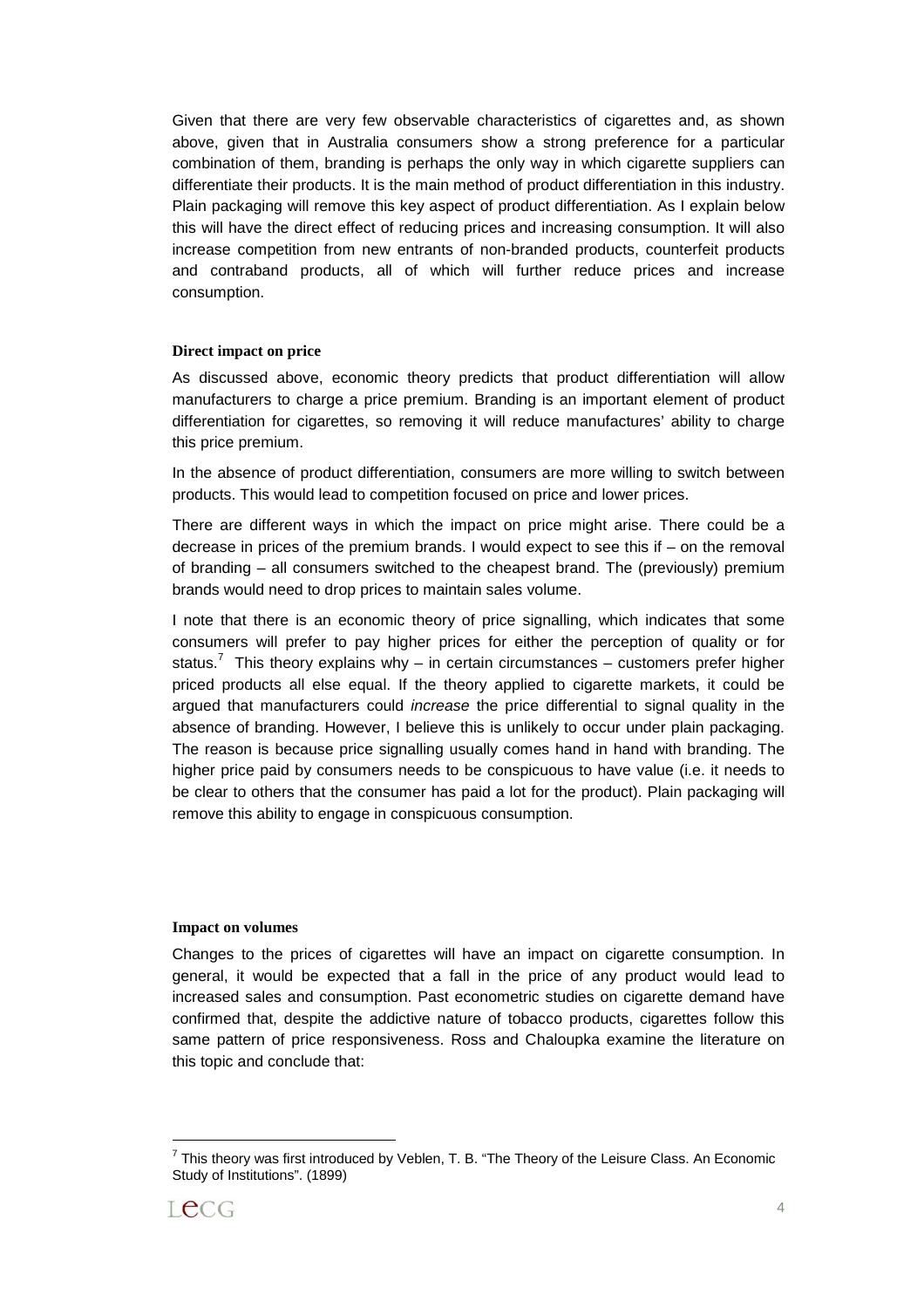"The single most consistent conclusion from the economic literature on the demand for cigarettes is that consumers react to price changes according to general economic principles – an increase in price leads to a decrease in consumption."<sup>89</sup>

Another examination of the existing literature on the response of cigarette demand to changes in prices is presented in a report by the US Department of Health and Human Services. The report notes:

"Even with the differences in data, theoretical modelling, and estimation techniques, one general conclusion can be drawn from these aggregate studies – increase in cigarette prices will reduce cigarette consumption."<sup>10</sup>

#### **Impact on entry and exit**

It is well established in economic theory that, everything else being equal, competition is more effective in markets where it is easier for new firms to enter the market. This is because, if prices rise above competitive levels, new firms will be attracted by this profit opportunity and will enter the market. They will be able to price below existing firms in order to capture market share and still earn a profit. The process of new entry will therefore lead to prices being competed downwards, towards the competitive level.<sup>11</sup>

In contrast, if there are barriers that make new entry costly or difficult, it may be possible for the incumbent firms to maintain prices above the competitive level. If the expected costs and risks incurred on entering the market do not outweigh the expected profit opportunity, firms will not enter and incumbent firms may be able to maintain prices above competitive levels.<sup>12</sup>

For example, Carlton and Perloff in their text book on Industrial Organisation note that:

"in a market that is protected from entry, price remains above marginal cost because no firm can enter the market and drive down price . . . Thus, restrictions on entry are the reason that many markets are not perfectly competitive, so that prices are above marginal cost."  $13$ 

Carlton and Perloff add that if:

<sup>&</sup>lt;sup>8</sup> Ross, H. and F. J. Chaloupka. 2001. "The Effect of Cigarette Prices on Youth Smoking." Tobacco Control. Reports on Industry Activity from Outside UCSF, Paper YO4, University of California. 9 Consumers also react to a decrease in price: a fall in price would lead to an increase in consumption.

<sup>&</sup>lt;sup>10</sup> US Department of Health and Human Services. 1994. "Preventing Tobacco Use Among Young People: A Report of the Surgeon General," p.10

See e.g. Carlton, Dennis W. and Jeffrey M. Perloff. 2005. Modern Industrial Organization. Boston: Pearson Addison Wesley, p. 76; Tirole, Jean. 2003. The Theory of Industrial Organisation. Cambridge: MIT Press, p. 278; or Pindyck, Robert S. and Daniel L. Rubinfeld. 2001.

Microeconomics. Prentice Hall International, p. 273.<br><sup>12</sup> See e.g. Motta, Massimo. 2004. Competition policy: Theory and Practice. New York: Cambridge University Press, pp. 74-75; or Carlton, Dennis W. and Jeffrey M. Perloff. 2005. Modern Industrial Organization. Boston: Pearson Addison Wesley, pp. 76-78.<br><sup>13</sup> Carlton, Dennis W. and Jeffrey M. Perloff. 2005. Modern Industrial Organization. Boston:

Pearson Addison Wesley, p. 76.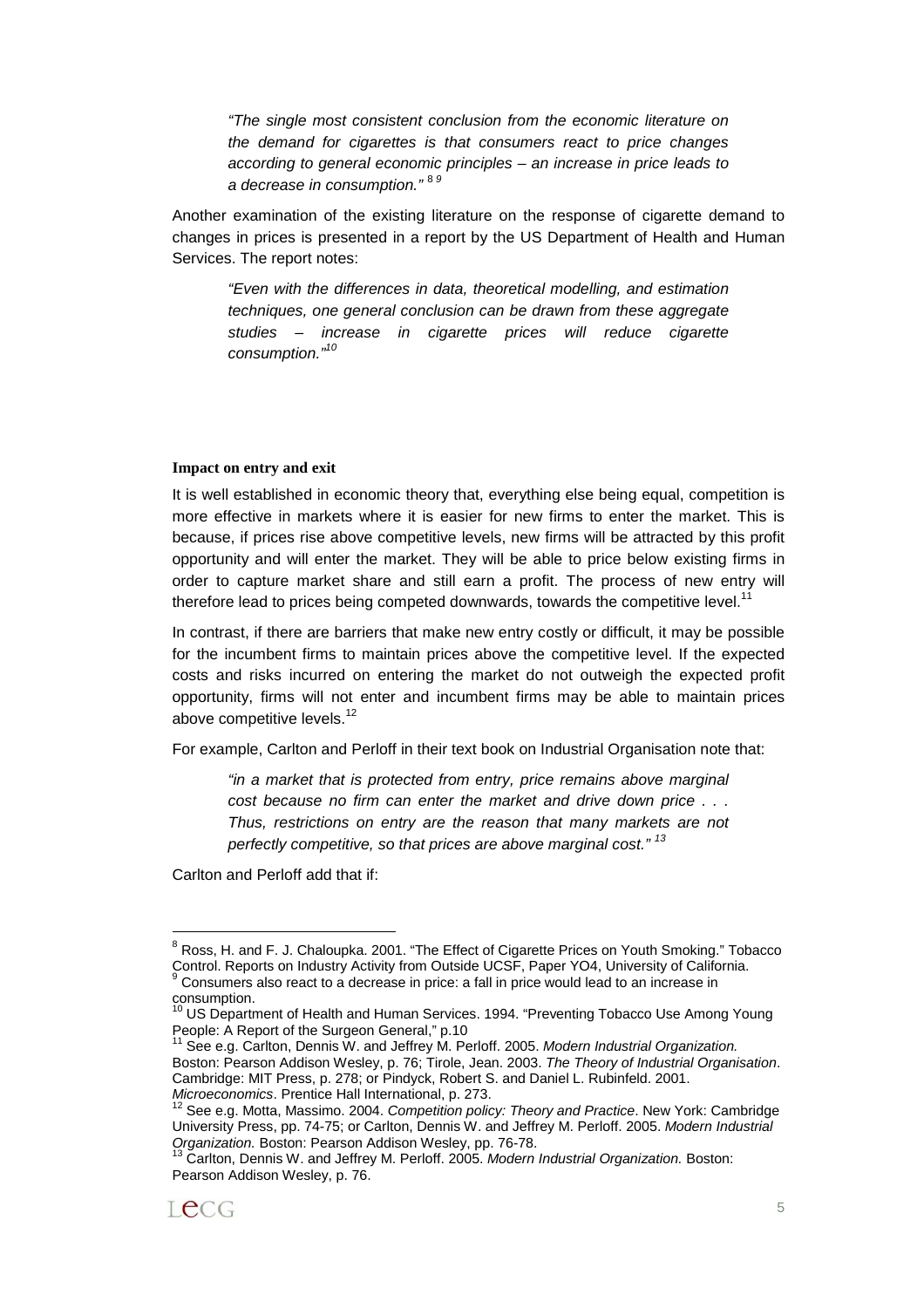"large sunk costs are associated with entry and if entry is unsuccessful, the entrant's losses are large" and "in such a setting, threats of strategic behaviour (for example vigorous price cutting) may prevent new entry".<sup>14</sup>

In summary, the level of competition in a market, and consequently price levels, will depend on the existence and impact of any barriers to new entry. These entry barriers can take many forms, but one potential barrier is the strength of existing brands.<sup>15</sup> As Carlton and Perloff note,

"consumer goodwill toward established brand names may make it more difficult for a new brand to enter".<sup>16</sup>

In a market where incumbent firms have strong brands it will be difficult for new entrants to attract customers away from the incumbent firms. Even if the entrant offers a lower price, customers who place a high value on incumbents' brands will not switch unless the price differential is greater than the value they place on the brand. Consequently, new entrants will have to either (a) price very low in order to overcome the impact of branding or (b) invest in creating their own brand. In either case, entry will be less profitable than in a market where branding is less important.

While the existence of strong brands does not make entry impossible, it makes entry more difficult than would be the case if branding was weaker. Since plain packaging will significantly reduce the importance of branding, it will reduce, if not eliminate, these entry deterrents. Of course, under plain packaging, branded cigarettes cannot be supplied in the market and, therefore, entrants would only supply non-branded cigarettes.<sup>17</sup> The result will be further downward pressure on prices, in addition to the direct effect on prices described above. This price reduction will cause a further increase in consumption.

#### **Impact on illicit trade**

Illicit trade includes both contraband and counterfeit cigarettes. Contraband cigarettes are cigarettes that have been imported from countries where tax rates are lower and/or cigarettes imported without having paid taxes in any other country which can be resold (illegally) at a lower price than products on which domestic sales taxes are levied. Counterfeit cigarettes are cigarettes that have not been produced by the relevant manufacturer but are sold using its packaging design and are "passed-off" as the genuine product.

Plain packaging will affect the supply of both contraband and counterfeit cigarettes:

 It will make contraband cigarettes relatively more attractive to consumers, since contraband cigarettes will be branded but domestic supplies will not. Branded contraband cigarettes will provide more value to consumers than non-branded domestic supplies. This will increase demand for contraband cigarettes.<sup>18</sup>

I note that there are other implications, for example the distribution of contraband cigarettes might be more easily detected.



<sup>&</sup>lt;sup>14</sup> Ibid, p. 80.<br><sup>15</sup> Ibid, p. 80.<br><sup>16</sup> Ibid, p. 80.<br><sup>17</sup> Note that plain packaging will eliminate those entry deterrents of non-branded products but it will deter the entry of branded products not yet established in Australia.<br><sup>18</sup> Lnets that these such as the state of the state of the state of the state of the state of the state of the state of the state of the state of the s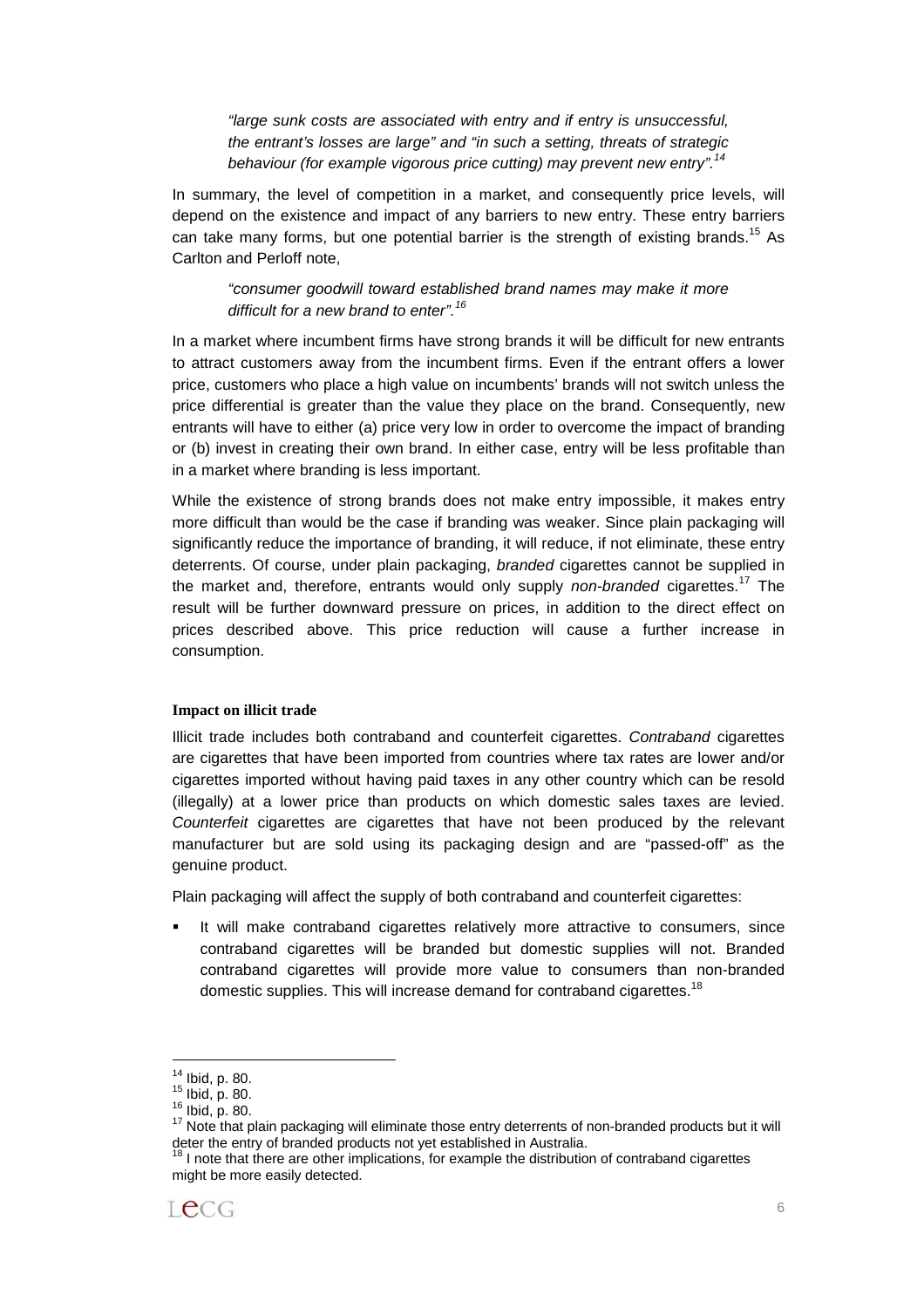It will make counterfeit cigarettes easier to produce. I would expect the cost of counterfeiting to fall as less sophisticated techniques will be required to replicate the precise design of a cigarette packet. The reduction in cost would be expected to lead to an increase in supply.

Since illicit supplies are sold at lower prices than legitimate supplies, average prices will decrease as supplies increase. Plain packaging will also make it more attractive for consumers to legally purchase branded cigarettes abroad, so called cross-border sales. The impact of plain packaging on cross-border sales, and in turn on overall price and consumption levels in a market are the same as described here for illicit trade.

An increase in illicit trade is also likely to reduce the price of legally traded cigarettes. If demand for contraband cigarettes increases – and supply of both contraband and counterfeit cigarettes increases – then there will be some switching away from legally traded cigarettes to illicit supplies. I would expect this to reduce the price of legally traded cigarettes; prices are likely to fall in response to the reduction in demand. Branded contraband and counterfeit could also be sold at premium, which would also force legal unbranded product prices downwards in order to compete.

This indirect effect on price has been observed in pharmaceutical markets, where (legal) parallel imports have had an effect on the price of patented drugs. In its investigation of AstraZeneca, the European Commission found that "cheaper parallel imports combined with market forces also exert further downward pressure on the prices of original medicines, especially in high price countries."<sup>19</sup>

In summary, the impact on illicit trade will cause (a) an increase in consumption of (lower-priced) illicit products and (b) a reduction in the prices of legitimate products. This further reduction in prices of legitimate products will cause a further increase in consumption.

# **Conclusion**

Economic theory shows that branding increases product differentiation and allows branded suppliers to charge higher prices by targeting specific customers that value their brand. Plain packaging will weaken existing brands, thereby reducing product differentiation. Economic theory predicts that this will increase competition on other fronts, most notably, price, causing prices to fall. This reduction in price will lead to increased consumption.

In addition, plain packaging will make entry of non-branded products easier and increase illicit trade and legal cross-border trade in cigarettes. These effects will cause a further reduction in prices and increase in consumption.

In the following section I provide evidence of these predicted effects using a simulation model to predict the expected impact on prices and consumption.

<sup>19</sup> EC Case COMP/A.37.507/F3 AstraZeneca (2005), ¶142



 $\overline{a}$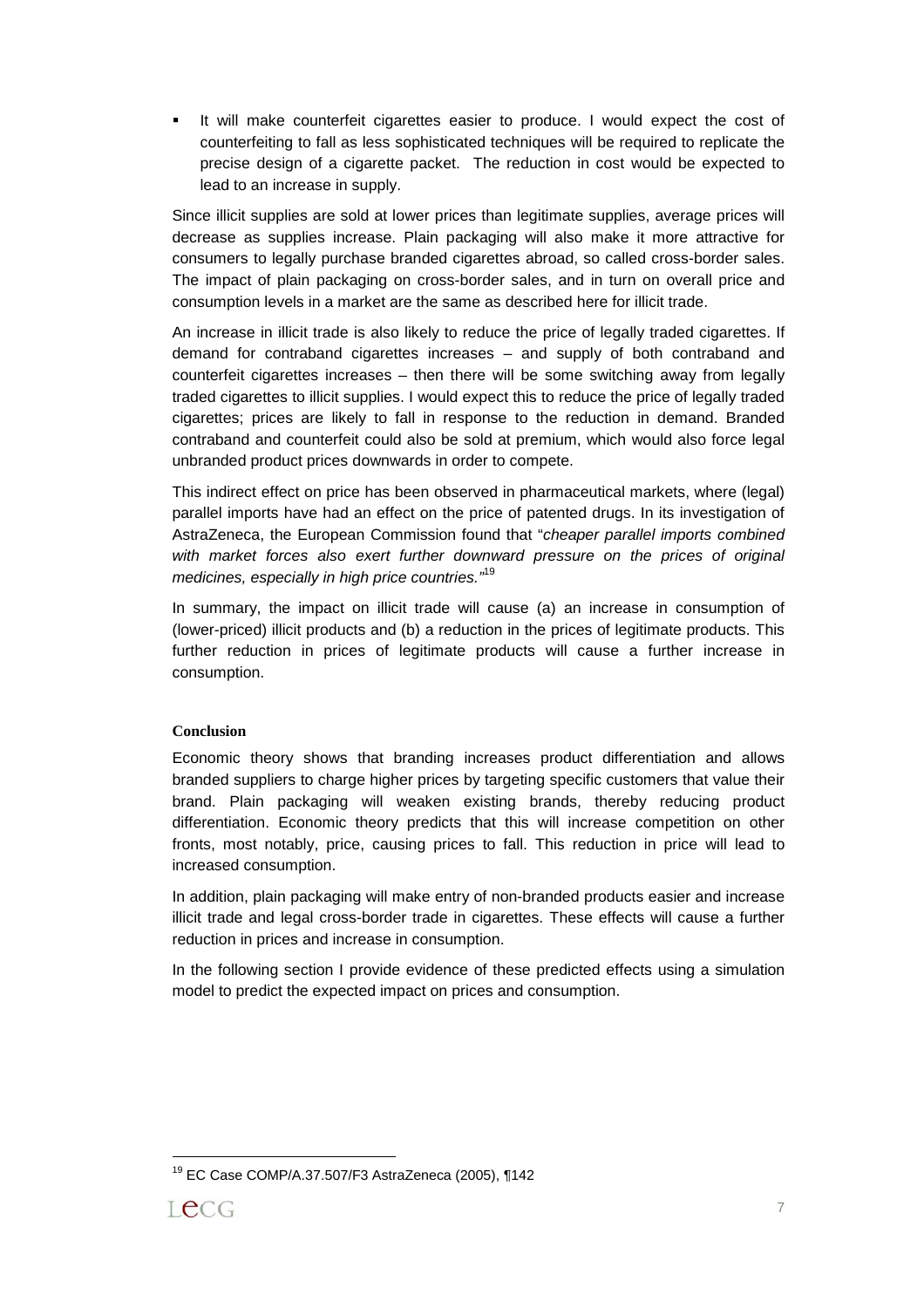# **3. Results of simulation exercise**

### **Introduction**

In order to test the predictions of economic theory described in section 2 above I have modelled the impact of removing the effect of branding on prices and consumption. To do this I have created a simulation model which allows me to analyse the impact of a reduction in product differentiation, in other words a removal of distinctions between different brands.

I have analysed the impact of plain packaging under a range of different assumptions, which I explain below. I find that plain packaging is expected to reduce prices and increase consumption. Depending on the assumptions used, I find that plain packaging would reduce average prices by between 4.8% and 19.2%, and that this reduction in prices would lead to an increase in sales of between 2.6% and 16.6%.

In this section I describe the simulation model, the data and the assumptions I have used. $^{20}$  I then set out the results of my analysis.

#### **The simulation model**

The technique I have used involves constructing a simulation model. This technique is commonly used, for example, to assess the impact of a company merger on prices and output.<sup>21</sup> The technique involves using certain data and assumptions to create a model that predicts prices and output. The model contains two elements: a demand side which simulates how consumers behave and a supply side which simulates how firms behave.

This model is "calibrated" so that it accurately predicts current levels of prices and output. Once the model has been calibrated it can be used to predict the impact when certain assumptions or variables are changed.

My calibrated model takes into account the differences between different types of cigarette brands. Brands are placed in different categories depending on their prices. In particular, brands are classified in three price categories: premium, medium and low. My calibrated model also takes into account the differences between brands in the same category.

I simulate the impact of plain packaging on cigarette prices and sales in two simultaneous steps. First, I remove the differentiation by category. This reduces the differentiation between brands in that all premium category brands, for example, are no longer identified as high quality brands. Similarly, all brands in the low segment are no longer identified as the most economical ones. Second, I simulate the effect of decreasing the differentiation between brands within the same price category, i.e. plain packaging also increases the degree of substitution between brands within the same price category.

#### **Assumptions**

My calibrated model incorporates three key assumptions:

<sup>&</sup>lt;sup>20</sup> Further detail on methodology can be found in the appendices.<br><sup>21</sup> See, for example, Verboven, F. and Ivaldi, M,, "Quantifying the effects from horizontal mergers in European competition policy", International Journal of Industrial Organization 23: 669-691 (2005).

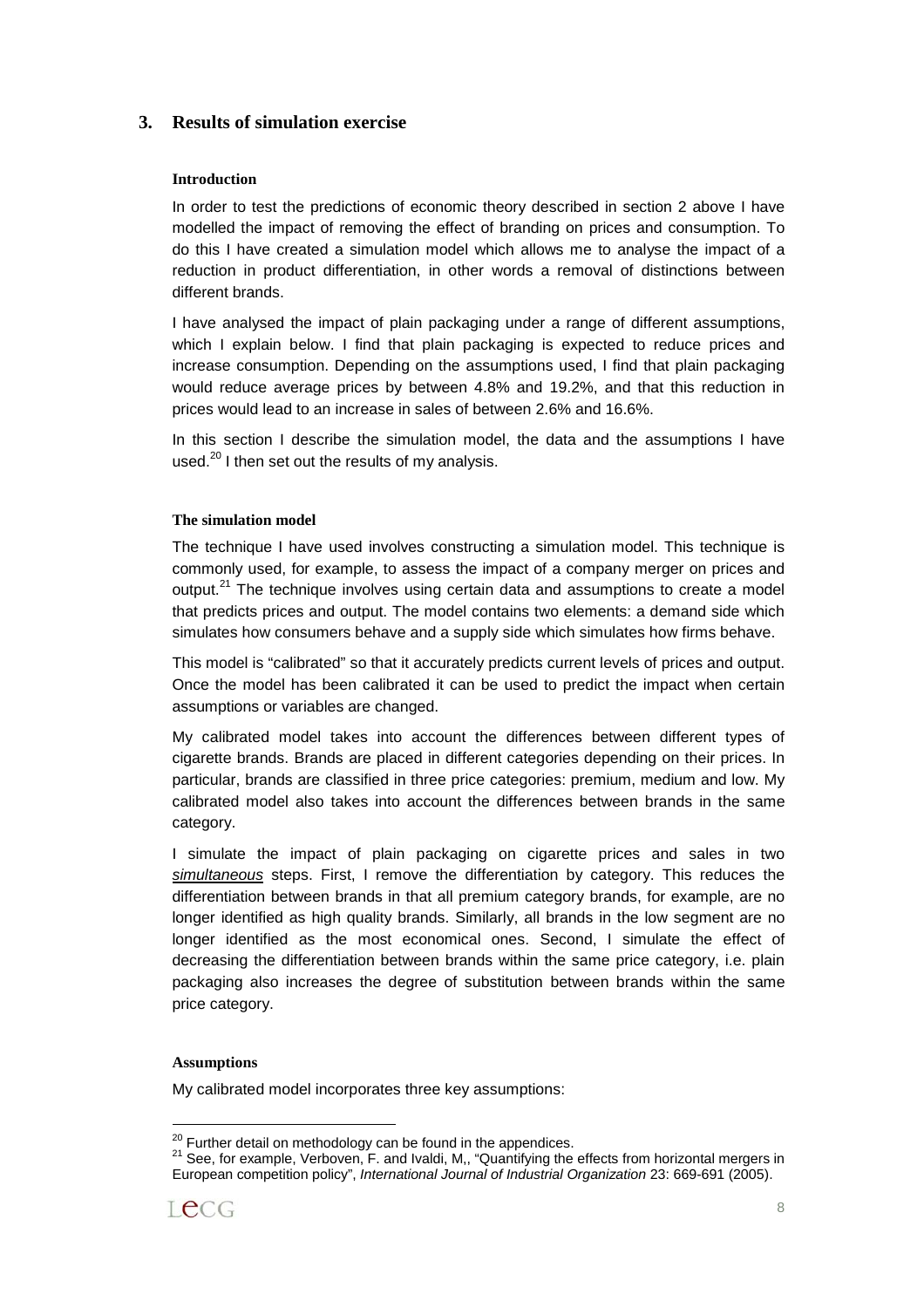- consumers perceive differences between brands that belong to different categories;
- each firm sets the prices of its brands to maximize profits, taking into account the expected non-collusive responses of its competitors; and
- plain packaging facilitates entry of non-branded products in the market.

First, as explained above, my model reflects the fact that different brands can be placed into different categories. In order to reflect these differences between groups of brands the demand side of my model uses a particular type of demand model called a "nestedlogit" model.<sup>22</sup> This model places each product into a particular "nest". Each nest corresponds to one of the brand categories identified above: premium brands, medium brands, or low brands. It therefore reflects the current situation where there is significant product differentiation between cigarette brands. Appendix 2 provides additional details of the nested logit model I have used.

A nested logit model requires certain assumptions regarding the consumers' reaction to a change in price, measured by the own-price elasticity, and the degree of substitution between different products measured by the cross-price elasticity of demand.<sup>23</sup> As explained below, my model uses estimates of these parameters that are consistent with reasonable levels of marginal costs.

The second key assumption concerns the supply side of my model. My model uses a standard economic model of competition between firms in "oligopolistic" markets, that is, markets where there are a small number of suppliers. In this model, known as the Bertrand model, each firm sets the prices of its brands to maximize profits, taking into account the expected non-collusive responses of its competitors.<sup>24</sup> An equilibrium results when no firm can increase its profit by changing its prices. This model is widely used by economists to study competition in oligopolistic markets. Appendix 3 provides additional details of the supply side model I have used.

Third, I have assumed that plain packaging facilitates entry of non-branded products in the market place. In particular, I present below results assuming entry in the super-low segment.

# **Data**

 $\overline{a}$ 

My simulations use three sets of data:

market data on prices and sales volumes;

The Bertrand model is a standard economic model widely used in the literature. See, for example, Foncel J. and Ivaldi M., "Operating system prices in the home PC market", Journal of Industrial Economics 53: 265-297, (2005).



 $22$  There are several alternative demand models that can be used in a simulation model. The nested logit model I use in my simulation has been widely used in the literature. See, for example, Foncel J. and Ivaldi M., "Operating system prices in the home PC market", Journal of industrial economics 53: 265-297, (2005); Verboven, F. and Ivaldi, M, "Quantifying the effects from horizontal mergers in European competition policy", International Journal of Industrial Organization 23: 669-691 (2005); Verboven, F, "International price discrimination in the European car market", RAND Journal of Economics 27: 240-268 (1996); Werden, G.J. and Froeb, L.M., "The effects of mergers in differentiated products industries: logit demand and merger policy", The Journal of Law, Economics, & Organization 10: 407-426 (1994).<br><sup>23</sup> The own-price elasticity of demand measures how demand of an individual firm varies as its own

price increases. The cross-price elasticity measures how demand for a product varies as the price of a competing product increases. Technically speaking, the model requires assumptions regarding<br>the parameters  $\alpha$  and  $\sigma$ . See Appendix 2.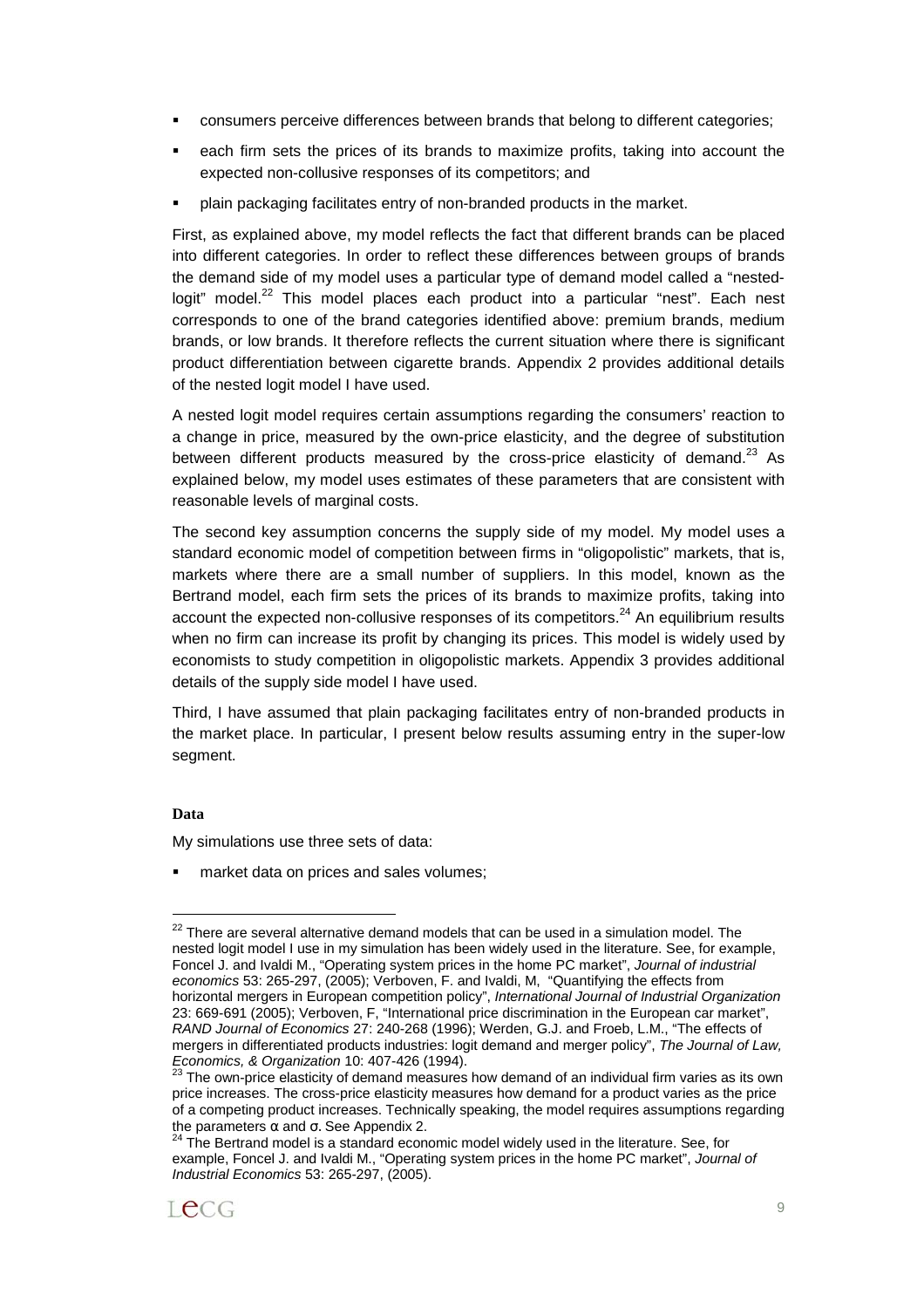- data on costs; and
- data on the market elasticity of demand for cigarettes.

#### Market data

I have used data on tobacco sales and prices for 17 separate brands sold in Australia for the year 2008. These brands account for more than 99% of total sales in Australia. The data was provided by PMI and the source is PricewaterhouseCoopers (PWC). Appendix 4 includes further information on this data.

#### Data on costs

I have used data on costs for PMI brands. In particular, the weighted average marginal cost for PMI brands represents, on average, 20% of the weighted average price.<sup>25</sup> These costs include trade margin, variable costs, distribution costs and shipping costs. As explained below, the demand model used in the simulation is consistent with the actual level of marginal costs. The data was provided by PMI.

#### Market elasticity of demand for cigarettes

Elasticity of demand measures the impact on sales of a change in price. For a given change in price, the elasticity is calculated as the percentage change in sales volume divided by the percentage change in price. $^{26}$  An elasticity of demand with an absolute value greater than one implies that the percentage change in sales volume will be higher than the percentage change in price – in other words a price change has a relatively larger impact on sales. An elasticity of demand with an absolute value less than one implies that the percentage change in sales volume will be lower than the percentage change in price – in other words a price change has a relatively smaller impact on sales.

I have reviewed a number of previous studies that estimate the market elasticity of demand for cigarettes. The results of these studies suggest that the elasticity lies in the range between -0.5 and -1.0. $^{27}$  I have therefore considered two cases: an elasticity of -0.5 and an elasticity of -1.0. An aggregate price elasticity of -0.5 implies that if prices of all products increase by 1%, the volume of sales will decrease by 0.5%. An aggregate demand elasticity of -1.0 implies that if prices of all products increase by 1%, the volume of sales will decrease by 1%.

#### **Results**

l

Using the data and the assumptions described above my analysis involved three steps:

 $25$  Note that, approximately, the Federal Excise Duty accounts for 53.4% of the retail price of cigarettes and the Goods and Services Tax (GST) accounts for a further 9.1%. See, for example, Scollo, MM and Winstanley, MH [editors], Tobacco in Australia: Facts and Issues. Third Edition, Melbourne: Cancer Council Victoria, 2008, Chapter 13.2, available from http://www.tobaccoinaustralia.org.au.

 $\overline{2}$  An elasticity of demand can be calculated for an individual firm (in other words the impact on that firm's sales if only that firm increases price) or for the whole market (the impact on all sales of the product if all suppliers increase prices. The relevant elasticity for this discussion is the market elasticity.

See for instance Cogan, F. J and Viscusi, W. K. Principles for cigarette taxation. Paper prepared for the Conference on Excise Taxation, sponsored by the National Treasury of South Africa, June 11-13, 2003.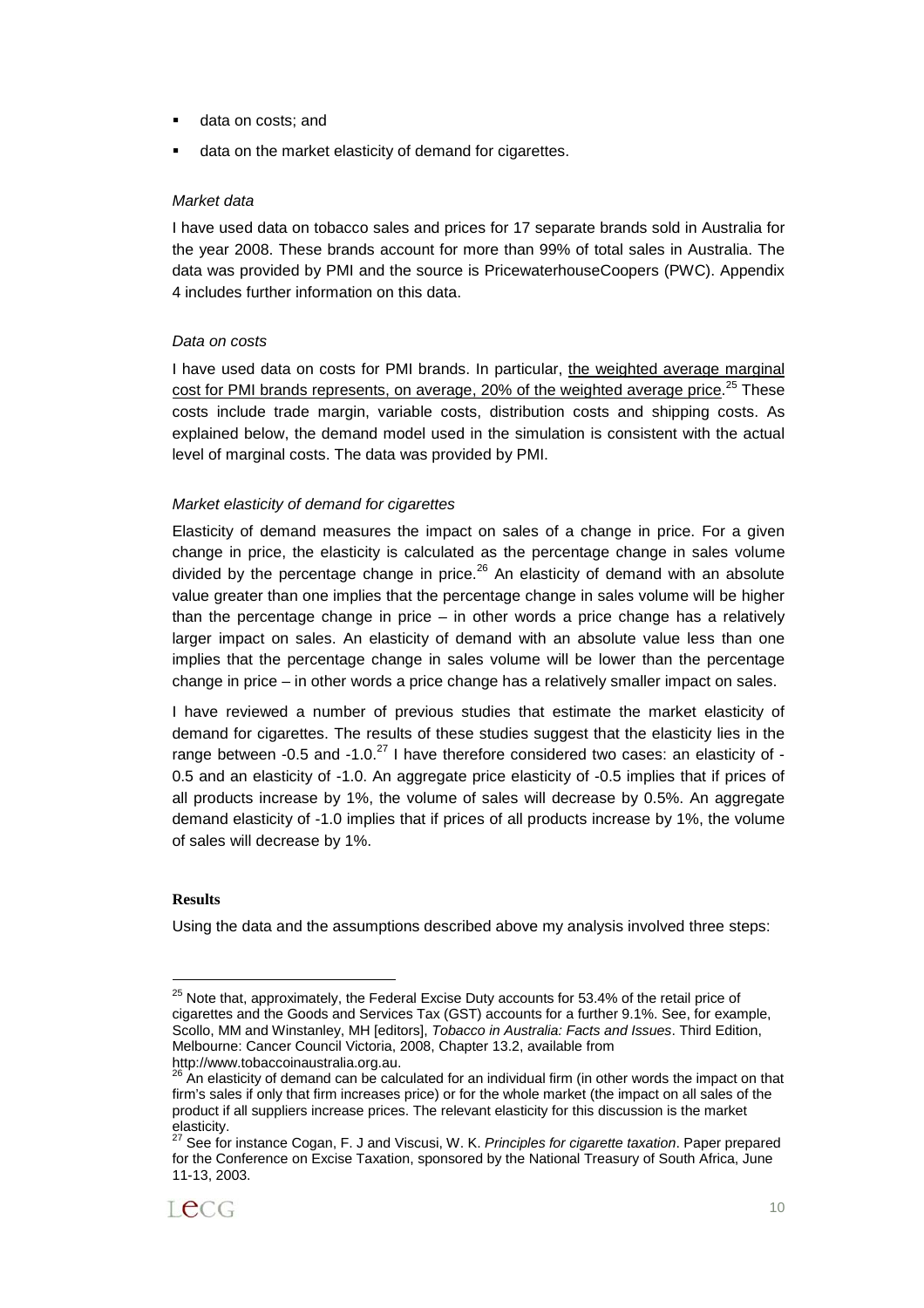- a. First, I calibrated the model so that it simulates actual price levels, sales and marginal costs in 2008. To do this I adjusted the own-price elasticities and the crossprice elasticities, which are used as inputs in the model. This is a standard technique to calibrate simulation models. In particular, I adjusted the own and cross-price elasticities such that (i) calibrated marginal costs were positive for all brands, (ii) the weighted average calibrated marginal cost was approximately equal to 20% of the weighted average price (which, according to the data I have, it is the average level of marginal costs in 2008) and (iii) it simulates actual price levels and sales in 2008. Sixteen different demand models were consistent with these assumptions. $^{28}$   $^{29}$  As shown below I simulated the effect of plain packaging for each of these demand models.
- b. Second, I simulated the impact of plain packaging. As explained in Section 2, the introduction of plain packaging implies that the differentiation that exists across brands will be substantially reduced. I have therefore simulated the impact of plain packaging in two *simultaneous* steps. First, I have simulated the effect of removing the distinctions between low, medium and premium brands. To do this I have adjusted the model so that after the introduction of plain packaging, the degree of substitution between brands in the same category is the same as the degree of substitution between brands in different categories, i.e. consumer preferences for one type of brand over another disappears.<sup>30</sup> Second, I simulated the effect of decreasing the differentiation between brands within the same price category, i.e. plain packaging also increases the degree of substitution between brands within the same price category.<sup>31</sup> In summary, I assume that plain packaging (i) removes the distinction between low, medium and premium brands and (ii) increases the degree of substitution between brands within the same price category. I have been conservative in my modelling as I have not removed all distinctions between different cigarette brands. If I was to assume that plain packaging would eliminate all product differentiation (i.e. products were homogeneous), the results would be even stronger.

I then calculate the new prices and volume of sales that maximize profits for the existing manufacturers using the adjusted costs.

c. Third, I also considered that plain packaging could facilitate the entry of new competitors in the market. I have considered the entry of competitors supplying cheaper (non-branded) products than those in the low segment (that is, products in a super-low segment). Since there are no super-low products in this market, I assume the entry of competitors supplying products identical to those currently offered in the low segment but with *lower marginal costs*. I have considered three cases: (i) the marginal costs of super-low products supplied by the entrants are 25% lower than the marginal costs of existing low brands, (ii) the marginal costs of super-low products supplied by the entrants are 50% lower than the marginal costs of existing

<sup>&</sup>lt;sup>30</sup> Technically speaking, this is equivalent to combining all products within the same nest.<br><sup>31</sup> Technically speaking, this is equivalent to increasing the parameter of the demand function that measures the correlation of the consumers' utility across brands belonging to the same price category (i.e. the parameter  $\sigma$ ). See Appendix 2.



 $28$  The sixteen selected demand models have a weighted average calibrated marginal cost between 18% and 21% of the weighted average price.

<sup>&</sup>lt;sup>29</sup> Each demand model is defined by a particular combination of the parameters  $\alpha$  and  $\sigma$  (see Appendix 2). 441 different combinations of  $\alpha$  and  $\sigma$  were tested for the model calibration. In particular, in my simulation,  $\alpha$  ranges between 2 and 50 and σ ranges between 0.1 and 0.9 (by definition σ ranges between 0 and 1).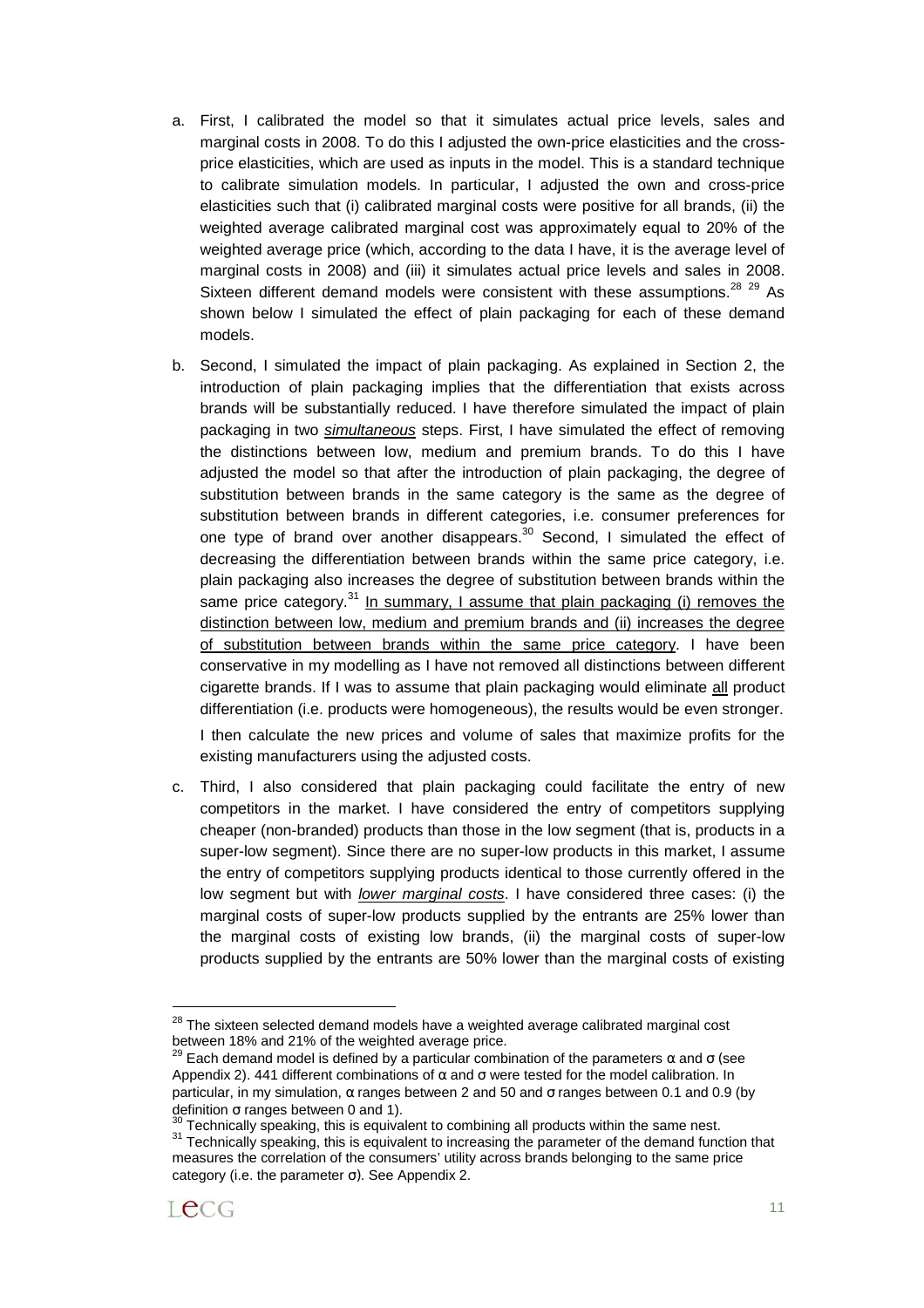low brands, and (iii) the marginal costs of super-low products supplied by the entrants are 75% lower than the marginal costs of existing low brands. In these three alternative scenarios I assume that each entrant only supplies one super-low product.

To summarize, I estimate prices and volumes under plain packaging assuming that (i) the degree of substitution between brands in the same category is the same as the degree of substitution between brands in different categories, (ii) the degree of substitution between brands within the same price category increases, and (iii) new competitors enter the market place. The results of my analysis can be summarised as follows.

#### Calibrated marginal costs and calibrated price elasticities

As explained above, I calibrated the model so that (i) it simulates actual price levels and sales in 2008, (ii) calibrated marginal costs are positive for all brands, and (iii) the weighted average calibrated marginal cost is approximately equal to estimates of the actual level of marginal costs. Sixteen different demand models are consistent with those three assumptions. I have used each of these demand models to simulate the effect of plain packaging.<sup>32</sup>

Figure 1 shows, for each of the sixteen demand models and for each market elasticity of demand (-0.5 and -1), on the y-axis the weighted average calibrated marginal cost as a proportion of the weighted average price and on the x-axis the average calibrated ownprice elasticity. The weighted average calibrated marginal cost ranges between 18% and 21% of the weighted average price for all demand models. Therefore, the selected demand models used in my simulation are consistent with the actual level of marginal costs for PMI brands (20% of the weighted average price). The average calibrated ownprice elasticity ranges between -8.1 and -9.5.<sup>33</sup>

The own-price elasticity at the brand level is usually much larger than the market elasticity of demand. For example, the own-price elasticity at the product level in the car industry varies between 5 and 15 (see Verboven, F, "International price discrimination in the European car market", RAND Journal of Economics 27: 240-268 (1996), and references therein). In the PC market, the own-price elasticities range between 47 and 65 (see Foncel J. and Ivaldi M., "Operating system prices in the home PC market", Journal of Industrial Economics 53: 265-297, (2005)). When products are homogeneous the own-price elasticity at the product level tends to infinite.



<sup>&</sup>lt;sup>32</sup> Each demand model is characterized by a different combination of  $\alpha$  and  $\sigma$ .  $\alpha$  measures consumers' price sensitivity and σ measures the correlation of consumers' preferences across products belonging to the same nest (see Appendix 2).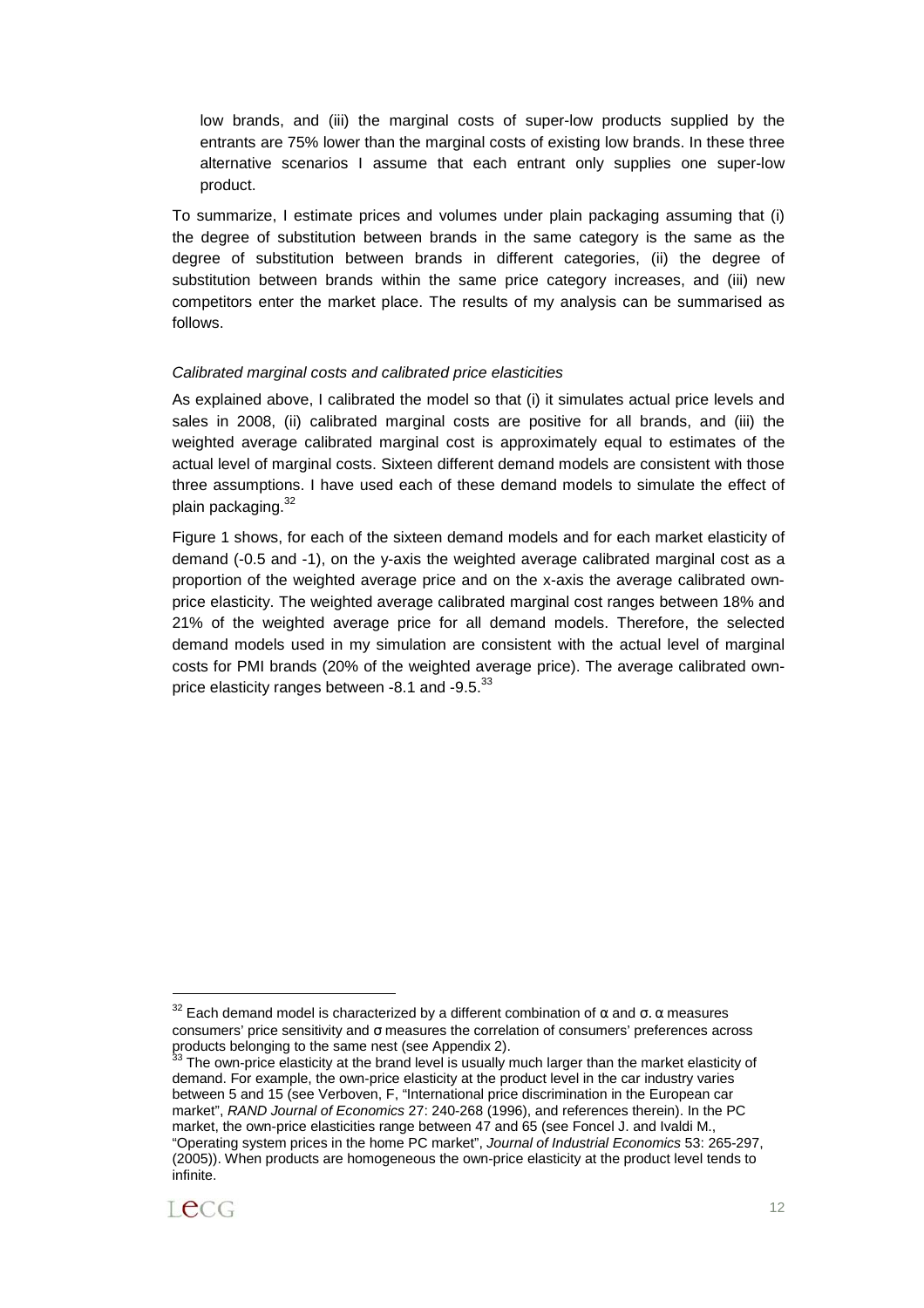



Source: Author's calculations based on PMI and PWC data

#### Impact of plain packaging

Table 1 and Table 2 below show the estimated impact of plain packaging on prices and market size respectively for four different plain packaging scenarios. Each scenario depicts a combination of market elasticity of demand (-0.5 and -1) and an increase of the cross-price elasticity between brands within the same price category (average increase and large increase of the within nest substitutability).<sup>34</sup> As explained above, in the four scenarios I also removed the distinction between low, medium and premium brands.

Plain packaging would lead to increased price competition, lower prices and higher cigarette consumption. I have used sixteen different demand models to simulate the effect of plain packaging. In particular, Table 1 shows the mean, minimum and maximum change in price as a result of introducing plain packaging. Table 2 shows the mean, minimum and maximum change in sales volume as a result of introducing plain packaging.

 $34$  Technically speaking, the cross-price elasticity between brands in the same category increases when the parameter σ increases. As σ increases products within same group are perceived as closer substitutes. I assume two alternative increases of the parameter σ: first I assume that σ reaches the average between the current σ and 0.9 ("average increase"); and, second I assume that σ reaches 0.9 ("large increase"). Note that 0.9 is still smaller than 1, the maximum value σ could take (see Appendix 1).



 $\overline{a}$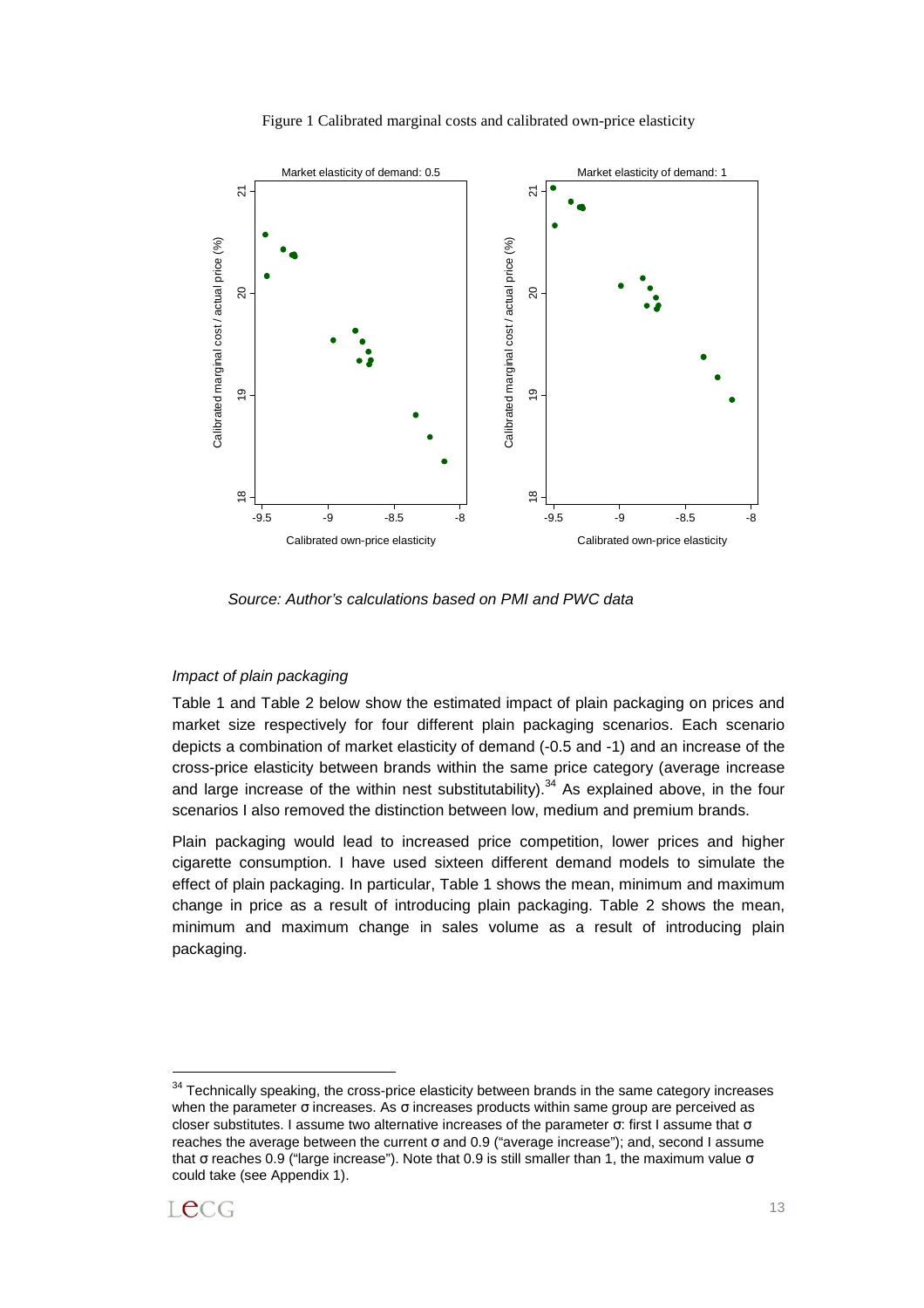| Table 1 Estimated impact on prices of plain packaging |  |  |  |  |
|-------------------------------------------------------|--|--|--|--|
|                                                       |  |  |  |  |

| <b>Market</b><br>elasticity of | Increase of within nest | Change in weighted average prices |                |                |  |
|--------------------------------|-------------------------|-----------------------------------|----------------|----------------|--|
| demand                         | substitutability        | Mean                              | <b>Minimum</b> | <b>Maximum</b> |  |
| - 0.5                          | Average                 | $-7.0%$                           | $-7.8%$        | $-5.1\%$       |  |
|                                | Large                   | $-13.4%$                          | $-15.3%$       | $-8.4%$        |  |
| -1                             | Average                 | $-6.6%$                           | $-7.3%$        | $-4.8%$        |  |
|                                | Large                   | $-12.9%$                          | $-14.8%$       | $-8.0%$        |  |

Source: Author's calculations based on PWC data

| Table 2 Estimated impact on volume of sales of plain packaging |  |
|----------------------------------------------------------------|--|
|----------------------------------------------------------------|--|

| <b>Market</b><br>elasticity of<br>demand | Increase of within nest | <b>Quantity change</b> |         |                |  |
|------------------------------------------|-------------------------|------------------------|---------|----------------|--|
|                                          | substitutability        | Mean                   | Minimum | <b>Maximum</b> |  |
| - 0.5                                    | Average                 | 3.0%                   | 2.6%    | 3.2%           |  |
|                                          | Large                   | 4.8%                   | 4.2%    | 5.5%           |  |
|                                          | Average                 | 5.8%                   | 5.2%    | 6.4%           |  |
|                                          | Large                   | 9.9%                   | 8.6%    | 11.1%          |  |
| -1                                       |                         |                        |         |                |  |

Source: Author's calculations based on PWC data

The simulation results indicate that plain packaging would result in a price decrease between 4.8% and 15.3% depending on (i) the decrease in the differentiation between brands within the same price category and (ii) the market elasticity. The subsequent increase in consumption would be (i) between 2.6% and 5.5% if the market elasticity is equal to -0.5 and (ii) between 5.2% and 11.1% if the market elasticity is equal to -1. As expected, the larger the decrease in the differentiation between brands within the same price category or the larger the market elasticity of demand (in absolute value), the larger the price decrease and the larger the increase in consumption.

#### Impact of plain packaging and entry of new competitors in the super-low segment

Table 3 and Table 4 below show the estimated impact of plain packaging on prices and market size respectively if it leads to the entry of competitors in the super-low segment. We report results for each of the three scenarios considered with respect to the entry in the super-low segment: (i) the marginal costs of super-low brands supplied by the entrants are 25% lower than the marginal costs of existing low brands, (ii) the marginal costs of super-low brands supplied by the entrants are 50% lower than the marginal costs of existing low brands, and (iii) the marginal costs of super-low brands supplied by the entrants are 75% lower than the marginal costs of existing low brands. (The results for each product category are shown in Appendix 5.) In summary, the entry of new competitors in the super-low segment means that prices fall further than in the results presented above, and consequently there is a greater increase in sales.

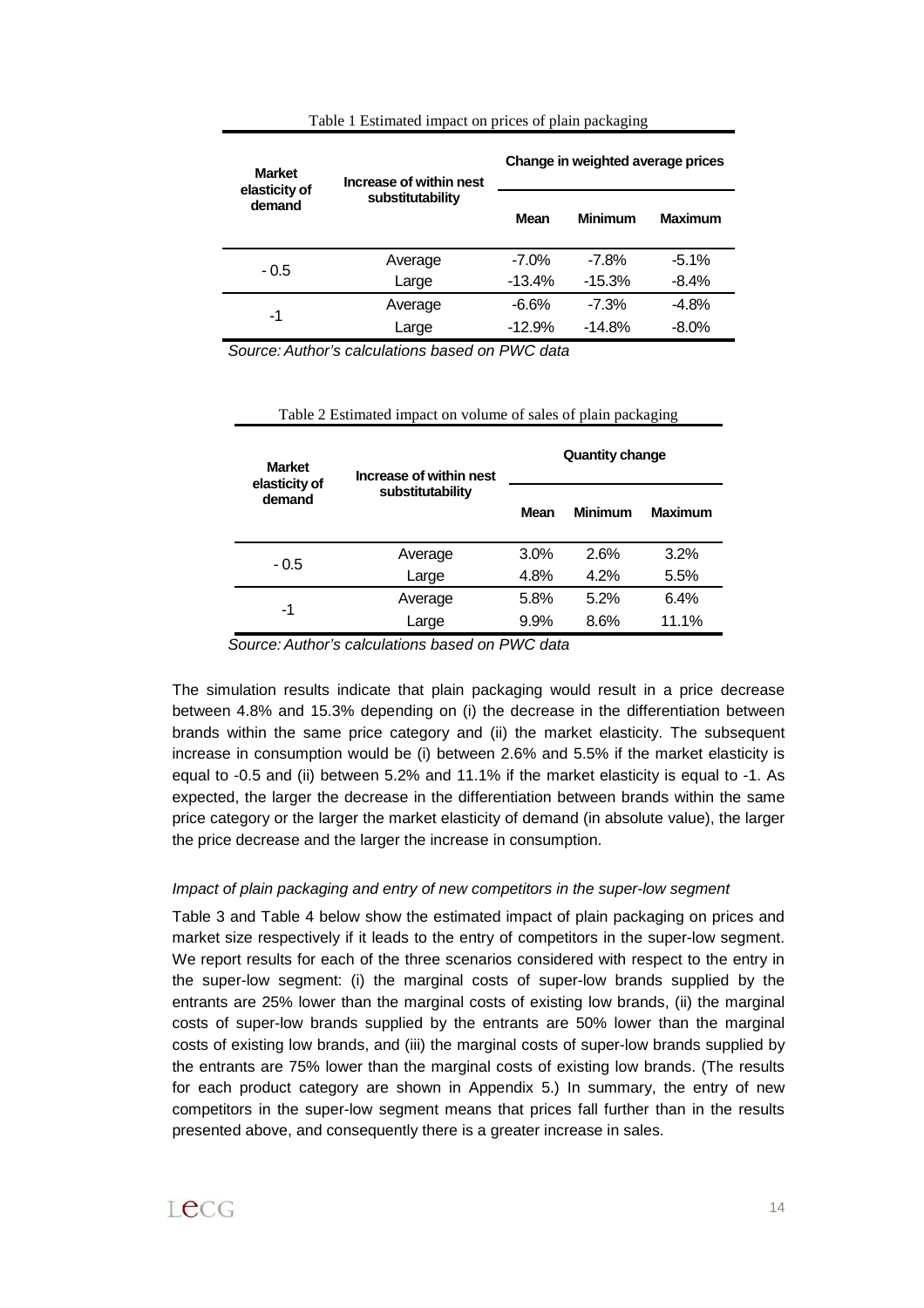| <b>Market</b><br>elasticity              | Increase of                                    | within nest<br><b>Entry</b> |                                                                          | Change in weighted average prices |                        |                |  |
|------------------------------------------|------------------------------------------------|-----------------------------|--------------------------------------------------------------------------|-----------------------------------|------------------------|----------------|--|
| of demand                                | substitutability                               |                             | between low and<br>super-low brands                                      | <b>Mean</b>                       | <b>Minimum</b>         | <b>Maximum</b> |  |
|                                          |                                                | No entry                    | ä,                                                                       | $-7.0%$                           | $-7.8%$                | $-5.1%$        |  |
|                                          | Average                                        |                             | $-25%$                                                                   | $-9.6%$                           | $-10.4%$               | $-7.9%$        |  |
|                                          | SUPER-LOW<br>brands                            | $-50%$                      | $-10.8%$                                                                 | $-11.5%$                          | $-9.3%$                |                |  |
| $-0.5$                                   |                                                |                             | $-75%$                                                                   | $-12.0%$                          | $-12.6%$               | $-10.6%$       |  |
|                                          |                                                | No entry                    | ä,                                                                       | $-13.4%$                          | $-15.3%$               | $-8.4%$        |  |
|                                          | Large                                          | SUPER-LOW                   | $-25%$                                                                   | $-15.2%$                          | $-16.9%$               | $-10.8%$       |  |
|                                          |                                                | brands                      | $-50%$                                                                   | $-16.5%$                          | $-18.2%$               | $-12.2%$       |  |
|                                          |                                                |                             | $-75%$                                                                   | $-17.5%$                          | $-19.2%$               | $-13.5%$       |  |
|                                          |                                                | No entry                    | $\blacksquare$                                                           | $-6.6%$                           | $-7.3%$                | $-4.8%$        |  |
|                                          | Average                                        | SUPER-LOW                   | $-25%$                                                                   | $-9.2%$                           | $-9.9%$                | $-7.5%$        |  |
|                                          | brands                                         | $-50%$                      | $-10.4%$                                                                 | $-11.0%$                          | $-8.9%$                |                |  |
| $-1$                                     |                                                |                             | $-75%$                                                                   | $-11.6%$                          | $-12.1%$               | $-10.2%$       |  |
| Large                                    | No entry                                       | $\overline{a}$              | $-12.9%$                                                                 | $-14.8%$                          | $-8.0%$                |                |  |
|                                          | SUPER-LOW                                      | $-25%$                      | $-14.7%$                                                                 | $-16.5%$                          | $-10.4%$               |                |  |
|                                          | brands                                         | $-50%$                      | $-15.9%$                                                                 | $-17.5%$                          | $-11.8%$               |                |  |
|                                          |                                                |                             | $-75%$<br>Source: Author's calculations based on PWC data                | $-16.8%$                          | $-18.3%$               | $-13.1%$       |  |
|                                          |                                                |                             |                                                                          |                                   |                        |                |  |
|                                          |                                                |                             | Table 4 Estimated impact on volume of sales of plain packaging and entry |                                   |                        |                |  |
| <b>Market</b><br>elasticity<br>of demand | Increase of<br>within nest<br>substitutability | <b>Entry</b>                | <b>Marginal costs</b><br>differences<br>between low and                  |                                   | <b>Quantity change</b> |                |  |
|                                          |                                                |                             | super-low brands                                                         | Mean                              | <b>Minimum</b>         | <b>Maximum</b> |  |
|                                          |                                                | No entry                    | $\blacksquare$                                                           | 3.0%                              | 2.6%                   | 3.2%           |  |
|                                          |                                                |                             | $-25%$                                                                   | 3.9%                              | 3.4%                   | 4.4%           |  |
|                                          | Average                                        | SUPER-LOW<br>brands         | $-50%$                                                                   | 4.4%                              | 3.8%                   | 5.1%           |  |
|                                          |                                                |                             | $-75%$                                                                   | 4.9%                              | 4.1%                   | 5.9%           |  |
| $-0.5$                                   |                                                | No entry                    | $\frac{1}{2}$                                                            | 4.8%                              | 4.2%                   | 5.5%           |  |
|                                          | Large                                          |                             | $-25%$                                                                   | 5.3%                              | 4.5%                   | 6.1%           |  |
|                                          |                                                | SUPER-LOW<br>brands         | $-50%$                                                                   | 5.8%                              | 4.7%                   | 6.9%           |  |
|                                          |                                                |                             | -75%                                                                     | 6.3%                              | 4.9%                   | 7.8%           |  |
|                                          |                                                | No entry                    | $\blacksquare$                                                           | 5.8%                              | 5.2%                   | 6.4%           |  |
|                                          | Average                                        | SUPER-LOW                   | $-25%$                                                                   | 7.8%                              | 6.9%                   | 8.7%           |  |
|                                          |                                                | brands                      | $-50%$                                                                   | 9.0%                              | 7.7%                   | 10.4%          |  |
| - 1                                      |                                                |                             | $-75%$                                                                   | 10.3%                             | 8.6%                   | 12.4%          |  |
|                                          |                                                | No entry                    | $\overline{\phantom{a}}$                                                 | 9.9%                              | 8.6%                   | 11.1%          |  |
|                                          | Large                                          | SUPER-LOW                   | $-25%$                                                                   | 11.0%                             | 9.3%                   | 12.6%          |  |
|                                          |                                                | brands                      | $-50%$<br>$-75%$                                                         | 12.2%<br>13.6%                    | 10.2%<br>10.9%         | 14.4%<br>16.6% |  |

# Table 3 Estimated impact on prices of plain packaging and entry

Lecg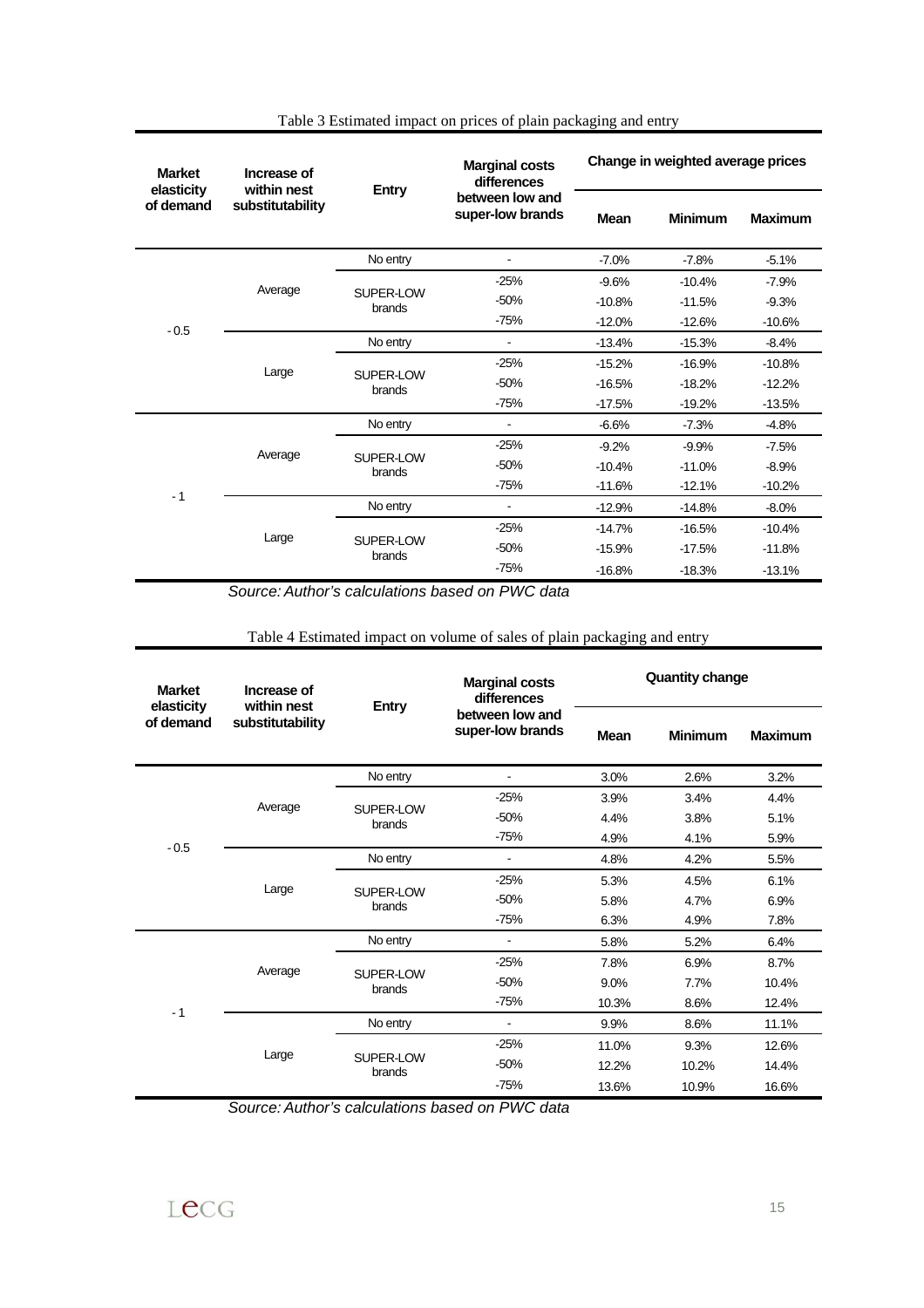If new competitors enter in the super-low segment, prices are reduced by between 7.5% and 19.2% depending on (i) the decrease in the differentiation between brands within the same price category, (ii) the market elasticity, and (iii) the difference in marginal costs between the low and the super-low brands. The expected increase in consumption would be between 3.4% and 16.6%.

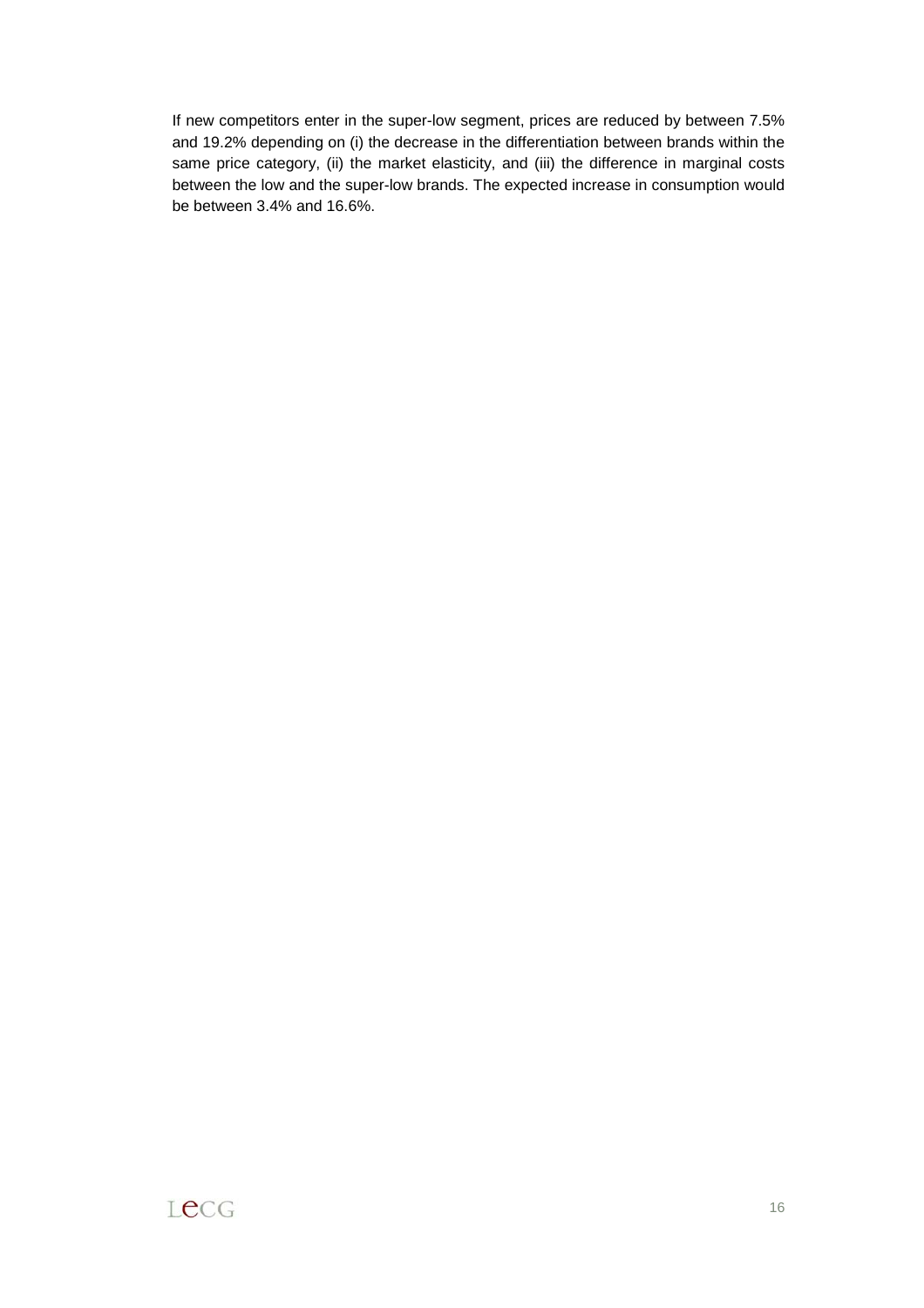# Conclusion: overall impact

In summary, I find that, depending on various assumptions as described above, plain packaging is expected to reduce prices by between 4.8% and 19.2% and increase consumption by between 2.6% and 16.6%. These estimates take account of the direct impact of plain packaging and the effect of new entry.

However, these estimates may underestimate the actual impact of plain packaging because:

- I do not take into account the potential impact of plain packaging on illicit trade;
- I do not remove all distinctions between different cigarette brands; if I was to assume that plain packaging would eliminate all product differentiation (i.e. products were homogeneous), the impact would be even stronger;
- I do not consider that plain packaging could also facilitate the entry of new competitors in the low segment.

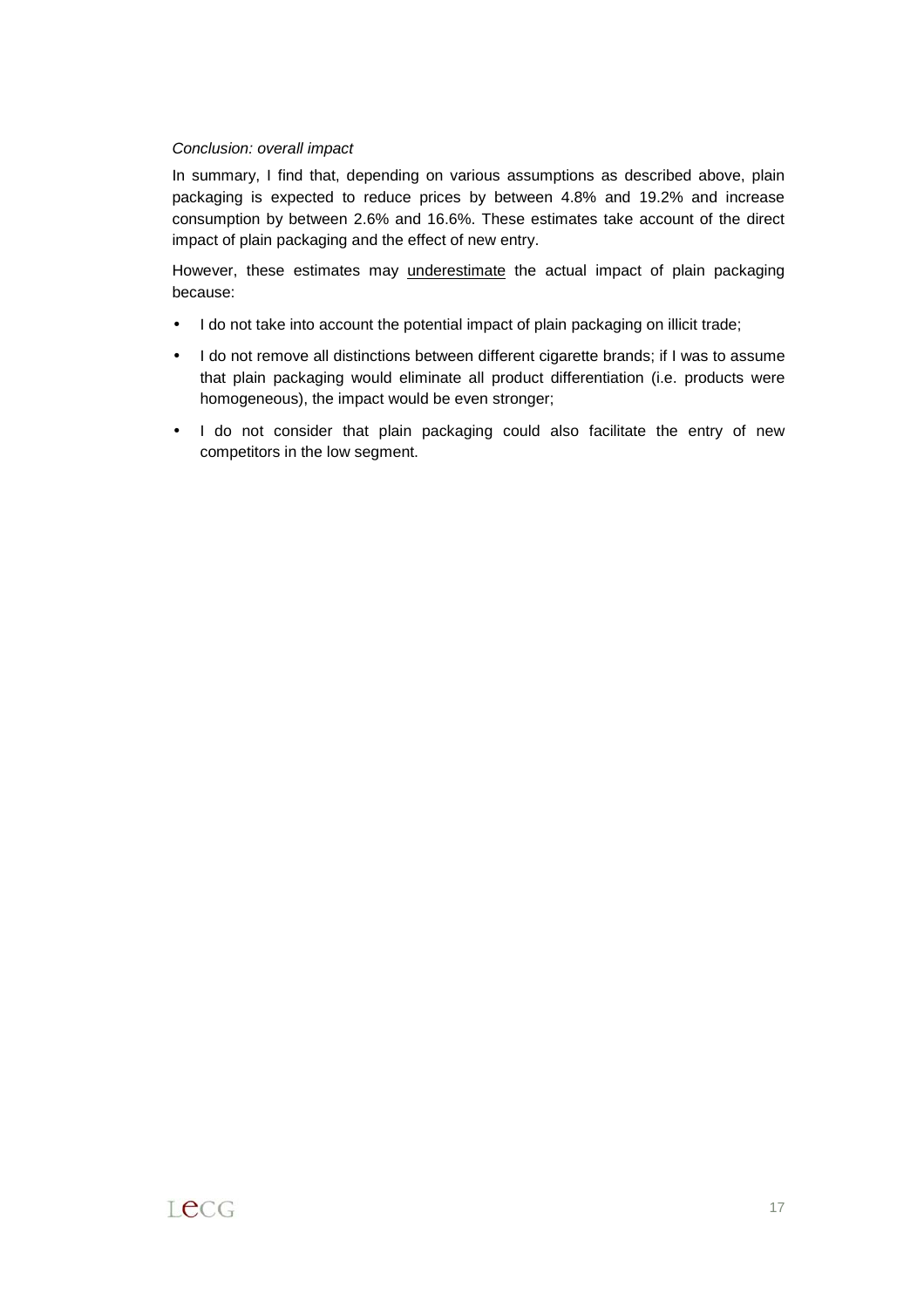#### **Appendix 1: Smoker preferences**

This Appendix summarises data on cigarette volumes segmented by different product characteristics. The overall indications of aggregate Australian consumer preferences are shown in Table 5 below.

Table 5: Australian smoker preferences

| <b>Product</b><br>characteristic | Sales by characteristic                                          |
|----------------------------------|------------------------------------------------------------------|
| <b>Blend</b>                     | 92% of sales are of Virginia tobacco cigarettes.                 |
| Package type                     | 95% of sales are (hinge lid) box packages.                       |
| Package size                     | 87% of sales are of more than 20 items per pack (25, 30 and 40). |
| Length                           | 99% of sales are king size cigarettes.                           |

Source: PWC data (2008)

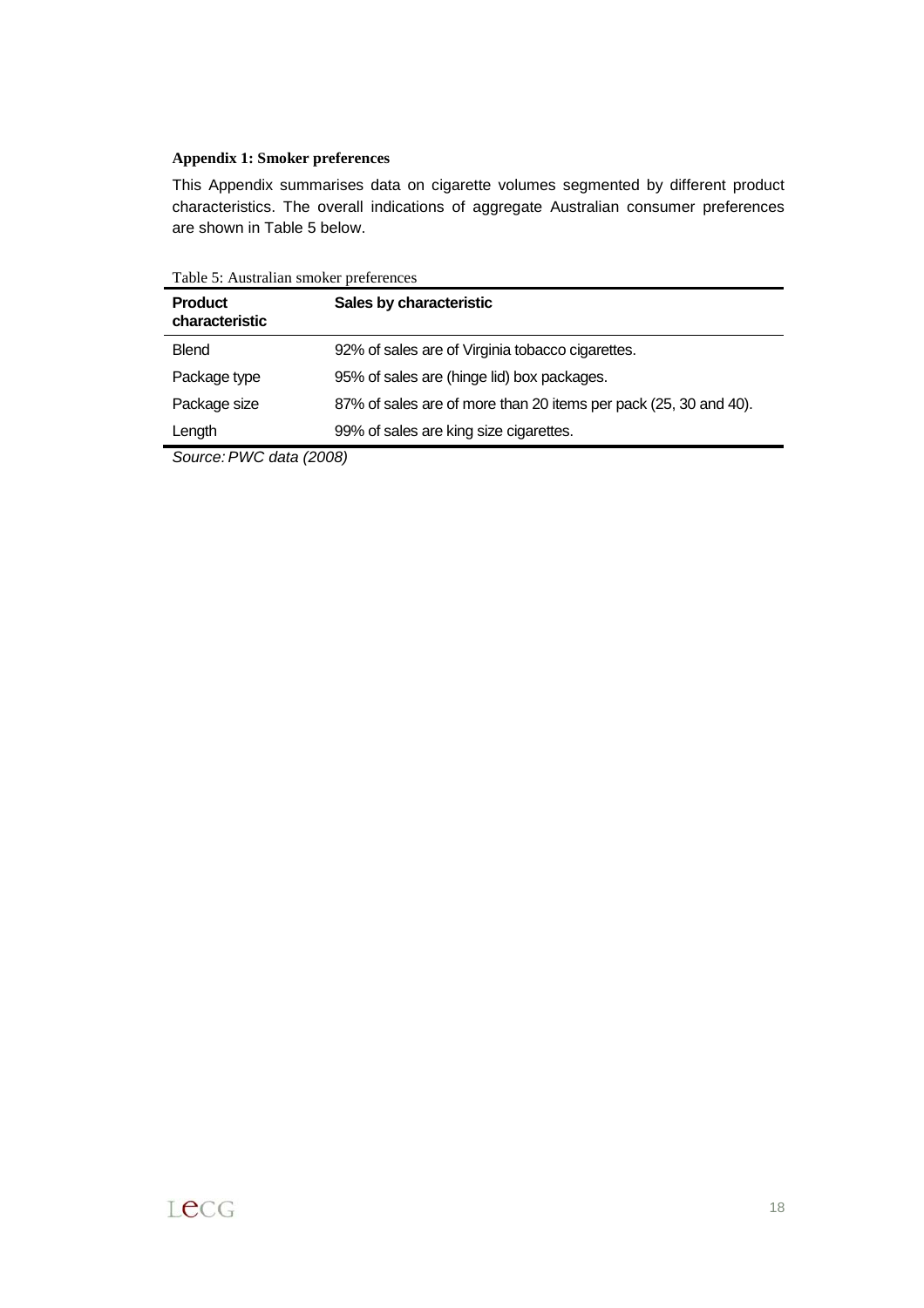#### **Appendix 2: Demand side of the simulation model<sup>35</sup>**

The utility to consumer i from purchasing product j is given by:

$$
u_{ij} = \delta_j + \zeta_{i\sigma_j} + (1 - \sigma)\varepsilon_{ij}
$$
 [1]

The first term,  $\delta$ , is the mean valuation for product j, common to all consumers. It depends on the price of product j,  $p_i$ , a vector of observed characteristics of product j,  $x_i$ , and an error term reflecting unobserved characteristics:

$$
\delta_j = x_j \beta - \alpha p_j + \zeta_j \tag{2}
$$

The second and the third term in [1] ,  $\zeta_{iG_i}$  and  $\varepsilon_{ij}$ , are random variables reflecting individual *i's* deviation from the mean valuation. The term  $\zeta_{\scriptscriptstyle{IG_i}}$  is consumer i's utility, common to all products belonging to group  $G_i$ , whereas the term  $\varepsilon$ <sub>ii</sub> is consumer i's utility, specific to product j. The parameter  $\sigma$  lies between 0 and 1 and measures the correlation of the consumers' utility across products belonging to the same group. If  $\sigma = 1$ , there is a perfect correlation of preferences for products within the same group; so these products are perceived as perfect substitutes. As  $\sigma$  decreases, the correlation of preferences for products within same group decreases. If  $\sigma = 0$  there is no correlation of preferences: consumers are equally likely to switch to products in a different group as to products in the same group in response to a price increase. In this case, we have the standard logit model in which products compete symmetrically.

Normalizing the mean utility level for the outside good to 0, i.e.,  $\delta_0 = 0$ , the probability sj that a potential consumer chooses product j is given by:

$$
s_{j} = \frac{e^{\frac{\delta_{j}}{1-\sigma}}}{D_{\sigma_{j}}} \frac{(D_{\sigma_{j}})^{(1-\sigma)}}{(1+\sum_{\forall\sigma_{j}}(D_{\sigma_{j}})^{(1-\sigma)})}
$$
 [3]

where  $D_{\scriptscriptstyle G_j} = \sum_{\scriptscriptstyle k \in \scriptscriptstyle G_j} e^{\frac{C_j}{1-\gamma}}$  $k \in G$   $j$  $D_{\sigma_j}=\sum e^{\frac{\delta_k}{1-\sigma}}$  and  $G_j$  denotes the group of products that belong to the same nest

than product j.

Applying logarithms and rearranging [3], we get the estimated equation:

$$
\ln s_j - \ln s_0 = x_j \beta - \alpha p_j + \sigma \ln s_{jG_j} + \zeta_j
$$
 [4]

The estimation of this equation yields estimates of  $\beta$ ,  $\sigma$  and  $\alpha$ .

Using the demand expression described above we can derive the own and cross price elasticities:

 $35$  For a detailed description see, for example, Appendix A and B in Foncel J. and Ivaldi M., "Operating system prices in the home PC market", Journal of Industrial Economics 53: 265-297, (2005)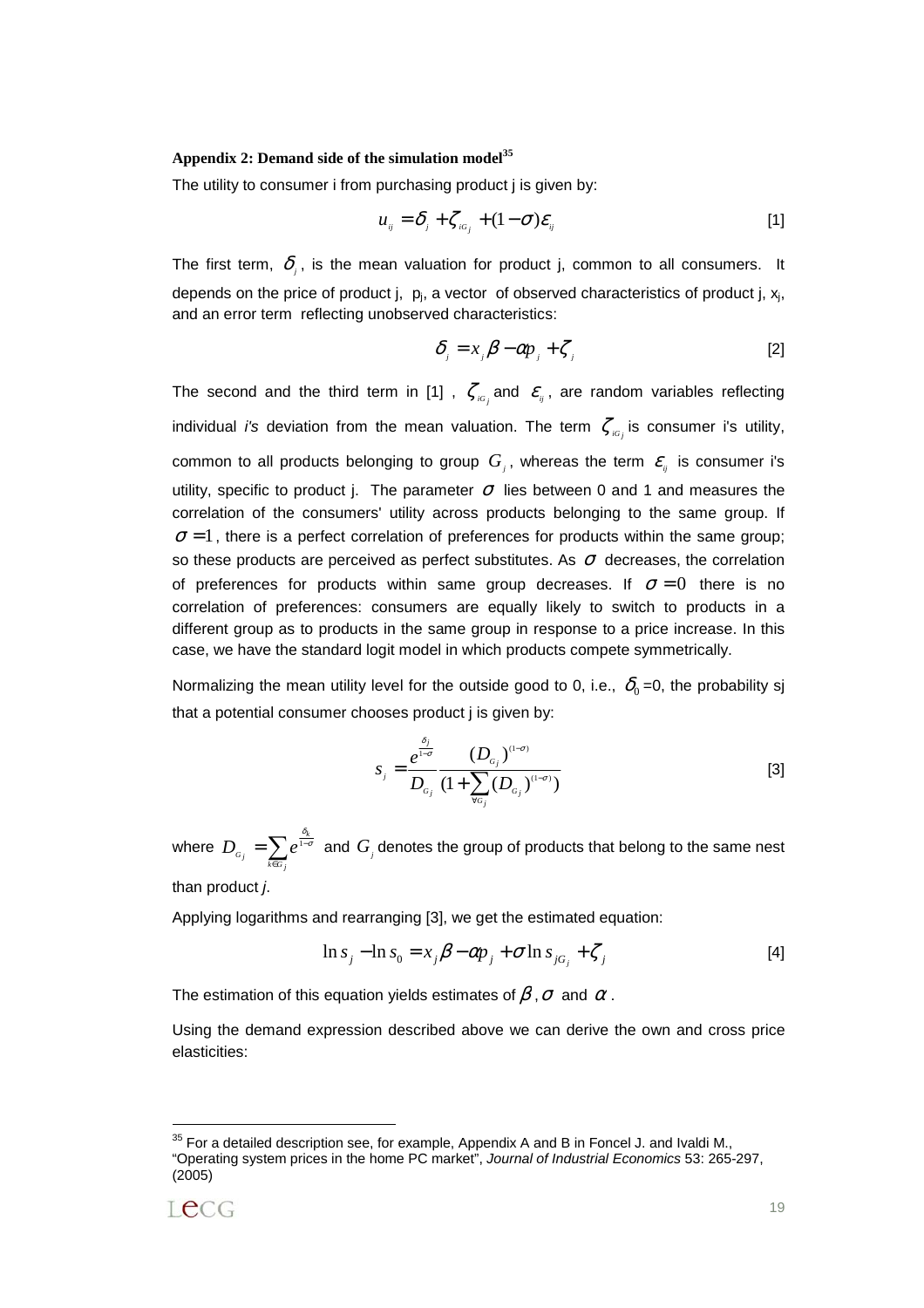$$
\text{Own-price elasticity: } \varepsilon_{ij} = -\frac{\partial q_j}{\partial p_j} \frac{p_j}{q_j} = \alpha p_j \left[ \frac{1}{1 - \sigma} - \frac{\sigma}{1 - \sigma} \frac{q_j}{Q_{c_j}} - \frac{q_j}{N} \right], \tag{5}
$$

Intra-nest cross-price elasticity: 
$$
\varepsilon_{\sum_{k \in G_j \atop k \neq j}} = \frac{\partial q_j}{\partial p_k} \frac{p_k}{q_j} = \alpha p_k \left[ \frac{\sigma}{1 - \sigma} \frac{q_k}{Q_{c_k}} + \frac{q_k}{N} \right],
$$
 [6]

Inter-nest cross-price elasticity: 
$$
\varepsilon_{\frac{\partial}{\partial p_k}} = \frac{\partial q_j}{\partial p_k} \frac{p_{k'}}{q_j} = \alpha p_k \frac{q_{k'}}{N}
$$
, [7]

where  $q_j$  is the quantity sold of brand j,  $p_j$  if the price of brand j,  $Q_{Gj}$  are the total sales of nest  $G_j$  to which the brand j belongs, and N is the total market size, including the outside good.

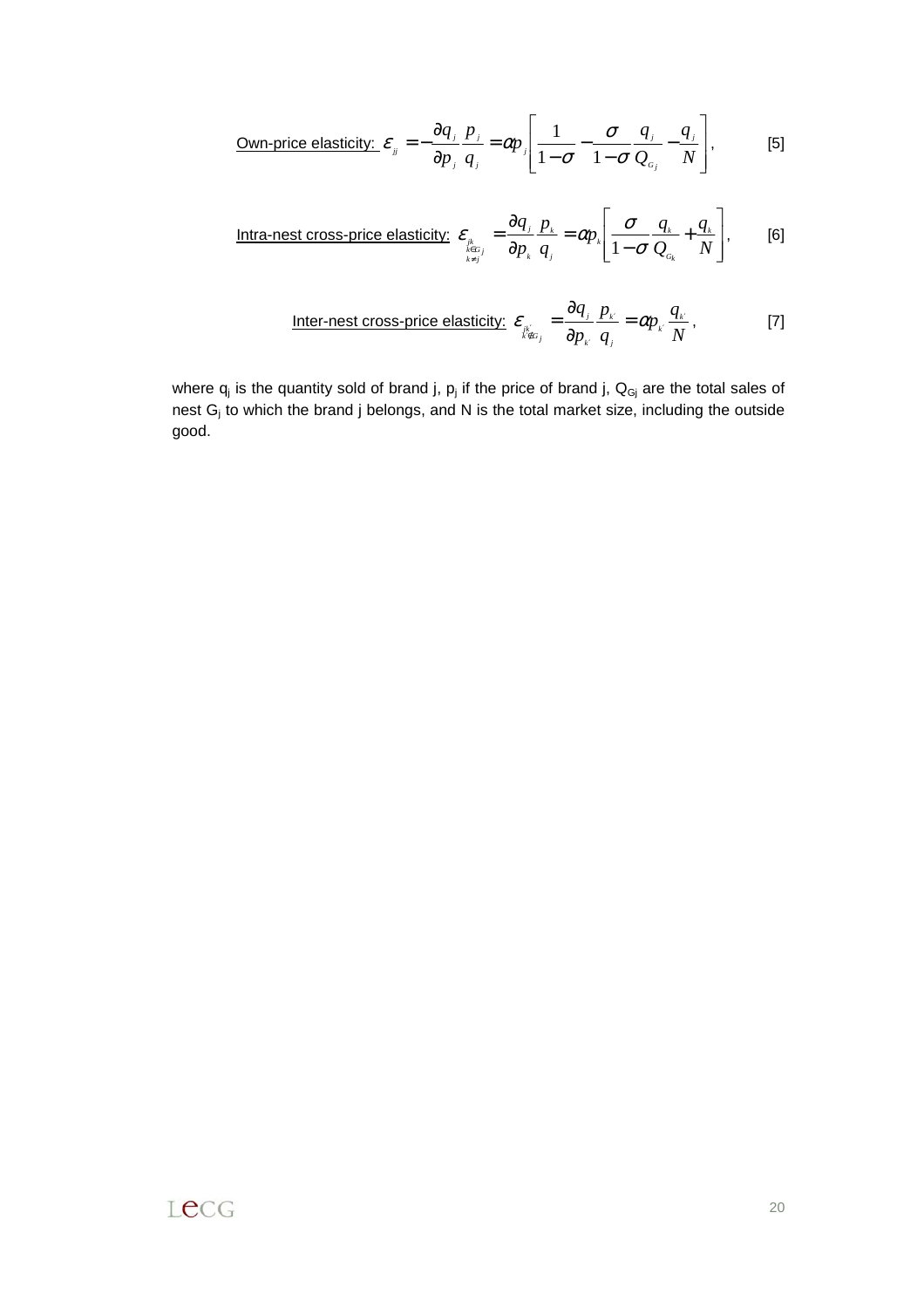# **Appendix 3: Supply side of the simulation model<sup>36</sup>**

The profit-maximizing firm f solves, for each product j, the following first-order condition:

$$
q_j + \frac{\partial q_j}{\partial p_j}(p_j - c_j) + \sum_{\substack{k \in G_j \\ k \neq j \\ k \in S_j}} \frac{\partial q_k}{\partial p_j}(p_k - c_k) + \sum_{\substack{k \in G_j \\ k \in S_j}} \frac{\partial q_k}{\partial p_j}(p_k - c_k) = 0
$$
 [8]

where  $S_f$  is the set of products shipped by firm f and  $G_j$  denotes the group of products that belong to the same nest than product j. Note that a multiproduct firms taken into account all its products in the profit maximization decision.

Using the demand elasticity expressions [5], [6] and [7] and rearranging, the previous equation can be restated as:

$$
(p_j - c_j) = \frac{1}{\alpha} \left[ \frac{1}{1 - \sigma} - r_{\alpha_j} Q_{\alpha_j}^f - r_{\alpha} \Lambda_j \sum_{\substack{k \in G_j \\ k \in S_f}} \frac{q_{k'}}{\Lambda_k} \right]^{-1}
$$
 [9]

where 
$$
r_{c_j} = \left[ \frac{\sigma}{1 - \sigma} \frac{1}{Q_{c_j}} + \frac{1}{N} \right]
$$
,  $r_o = \left[ \frac{1}{N} \right]$ ,  $\Lambda_j = (r_o - r_{c_j})Q_{c_j}^{\prime} + \frac{1}{1 - \sigma}$ , and  
\n
$$
\Lambda_k = (r_o - r_{c_k})Q_{c_k}^{\prime} + \frac{1}{1 - \sigma}.
$$

 $36$  For a detailed description see, for example, Appendix C in Foncel J. and Ivaldi M., "Operating system prices in the home PC market", Journal of Industrial Economics 53: 265-297, (2005)

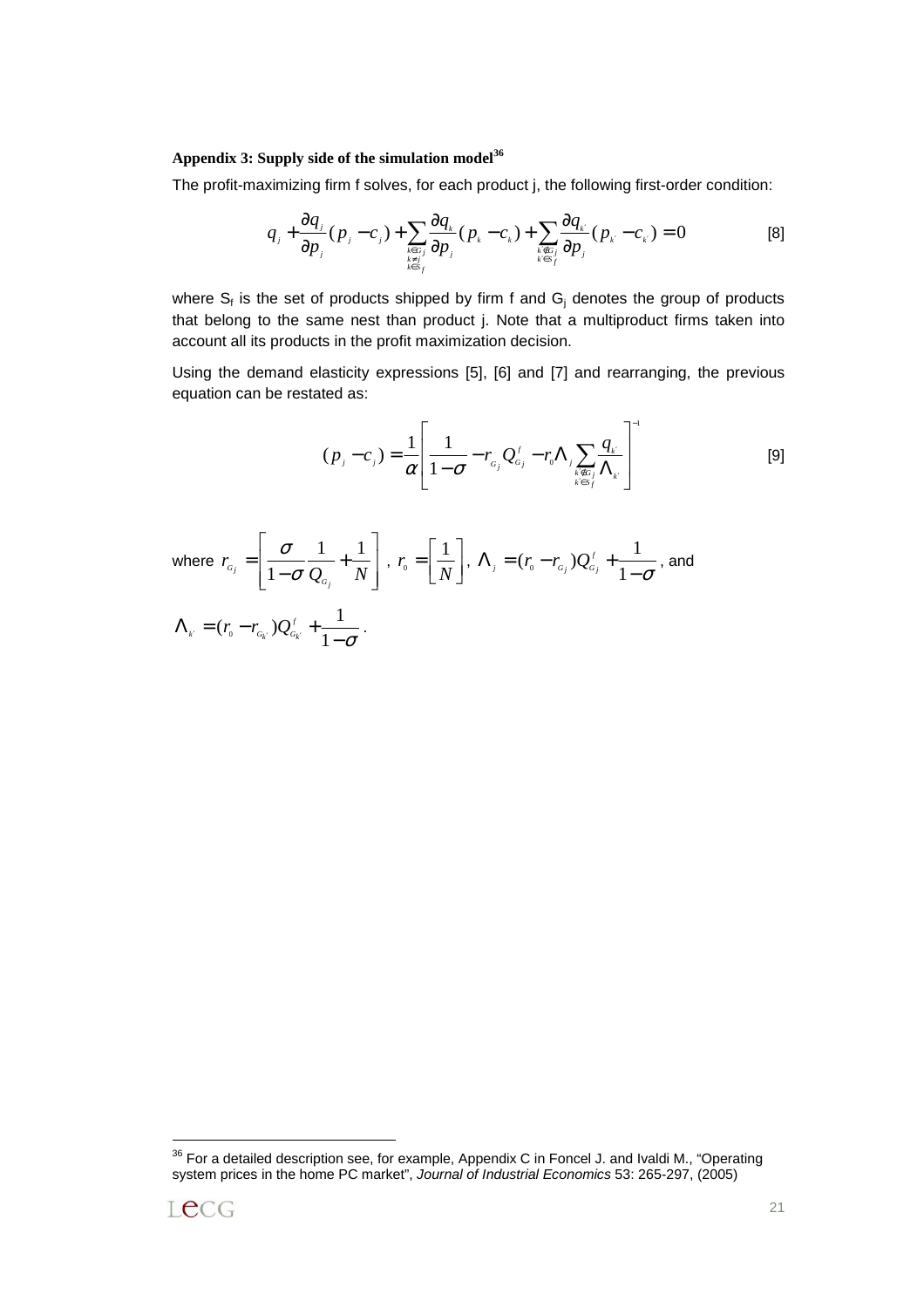#### **Appendix 4: Description of the data used**

Table 6 below includes some descriptive statistics on the number of brands by priceclass and the distribution of weighted average price per stick within each price-class.

| $1.010 \times 1.001$ $\mu$ . $\sigma$ becomes the $\sigma$ expliced at stage moment $\mu$ prior between $(1.101)$ |                            |                                      |                                                    |                                         |                                         |  |  |  |  |  |
|-------------------------------------------------------------------------------------------------------------------|----------------------------|--------------------------------------|----------------------------------------------------|-----------------------------------------|-----------------------------------------|--|--|--|--|--|
| <b>Price class</b>                                                                                                | <b>Number</b><br>of brands | Average<br>price per<br><b>stick</b> | <b>Standard</b><br>deviation of<br>price per stick | <b>Minimum</b><br>of price<br>per stick | <b>Maximum</b><br>of price per<br>stick |  |  |  |  |  |
| <b>LOW</b>                                                                                                        | 8                          | 0.4123                               | 0.0133                                             | 0.3987                                  | 0.4342                                  |  |  |  |  |  |
| <b>MEDIUM</b>                                                                                                     | 4                          | 0.4585                               | 0.0165                                             | 0.4417                                  | 0.4731                                  |  |  |  |  |  |
| <b>PREMIUM</b>                                                                                                    | 5                          | 0.4929                               | 0.0077                                             | 0.4846                                  | 0.5024                                  |  |  |  |  |  |
| Total                                                                                                             | 17                         | 0.4469                               | 0.0379                                             | 0.3987                                  | 0.5024                                  |  |  |  |  |  |
|                                                                                                                   |                            |                                      |                                                    |                                         |                                         |  |  |  |  |  |

Table 6 Descriptive statistics of the weighted average monthly price per stick (AUD)

Source: Author's calculations based on PWC data

Prices described in the table have been calculated using the average monthly price per stick weighted by the volume of sales of each brand in 2008.

Table 7 below shows, by brand in 2008, the annual volume of sales, the weighted average price, the Good and Services Tax (GST), and the excise tax.

Table 7 Description of the information used for the simulation model

| <b>Price class</b> | Owner      | <b>Brand</b>               | <b>Actual</b><br>quantity<br>(total, 2008)<br>(million<br>sticks) | <b>Actual price</b><br>(weighted<br>average)<br>(AUD/stick) | <b>GST</b> | Excise tax<br>(weighted<br>average) |
|--------------------|------------|----------------------------|-------------------------------------------------------------------|-------------------------------------------------------------|------------|-------------------------------------|
| <b>LOW</b>         | <b>BAT</b> | <b>HOLIDAY</b>             | 1208.92                                                           | 0.4048                                                      | 0.0909     | 0.2500                              |
| <b>LOW</b>         | <b>BAT</b> | <b>STRADBROKE</b>          | 239.55                                                            | 0.3995                                                      | 0.0909     | 0.2501                              |
| <b>LOW</b>         | <b>BAT</b> | PALL MALL                  | 475.65                                                            | 0.4208                                                      | 0.0909     | 0.2505                              |
| LOW                | <b>ITA</b> | <b>HORIZON</b>             | 2259.28                                                           | 0.4144                                                      | 0.0909     | 0.2501                              |
| <b>LOW</b>         | <b>ITA</b> | <b>SUPERKINGS</b>          | 210.4                                                             | 0.4342                                                      | 0.0909     | 0.2502                              |
| <b>LOW</b>         | <b>ITA</b> | <b>BRANDON</b>             | 396.17                                                            | 0.3987                                                      | 0.0909     | 0.2502                              |
| LOW                | <b>PMI</b> | <b>CHOICE</b>              | 555.33                                                            | 0.4012                                                      | 0.0909     | 0.2508                              |
| <b>LOW</b>         | PMI        | LONGBEACH                  | 3677.74                                                           | 0.4251                                                      | 0.0909     | 0.2502                              |
| <b>MEDIUM</b>      | BAT        | <b>WINFIELD</b>            | 5331.3                                                            | 0.4723                                                      | 0.0909     | 0.2501                              |
| <b>MEDIUM</b>      | <b>ITA</b> | <b>ESCORT</b>              | 356.51                                                            | 0.447                                                       | 0.0909     | 0.2502                              |
| <b>MEDIUM</b>      | PMI        | <b>ALPINE</b>              | 503.68                                                            | 0.4731                                                      | 0.0909     | 0.2503                              |
| <b>MEDIUM</b>      | <b>PMI</b> | PETER JACKSON              | 3233.89                                                           | 0.4417                                                      | 0.0909     | 0.2502                              |
| <b>PREMIUM</b>     | <b>BAT</b> | <b>DUNHILL</b>             | 1006.04                                                           | 0.4939                                                      | 0.0909     | 0.2501                              |
| <b>PREMIUM</b>     | <b>BAT</b> | <b>BENSON &amp; HEDGES</b> | 1856.91                                                           | 0.4846                                                      | 0.0909     | 0.2501                              |
| <b>PREMIUM</b>     | <b>BAT</b> | <b>KENT</b>                | 34.73                                                             | 0.4979                                                      | 0.0909     | 0.2502                              |
| <b>PREMIUM</b>     | <b>ITA</b> | PETER STUYVESANT           | 531.51                                                            | 0.5024                                                      | 0.0909     | 0.2503                              |
| <b>PREMIUM</b>     | PMI        | <b>MARLBORO</b>            | 505.76                                                            | 0.4855                                                      | 0.0909     | 0.2503                              |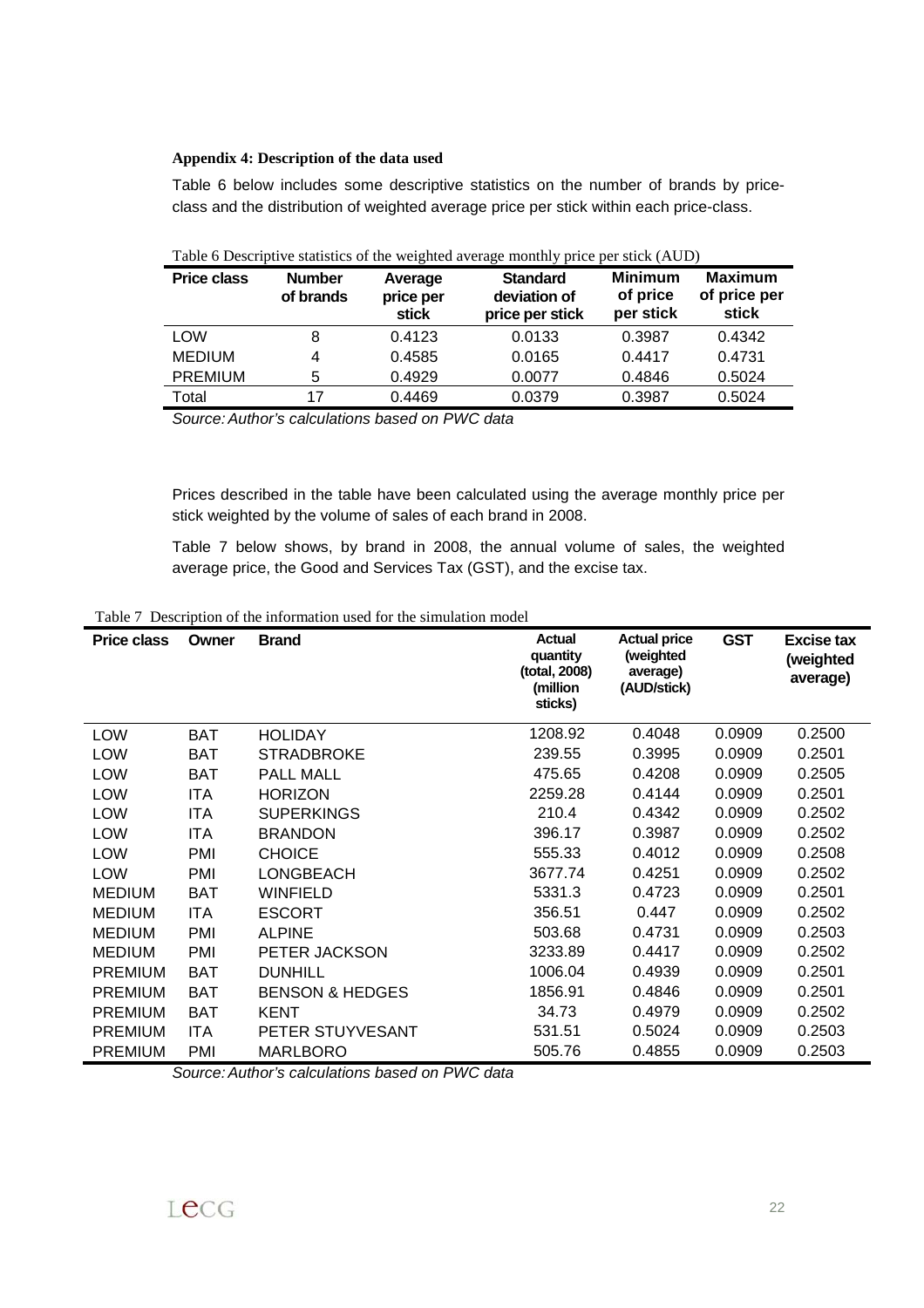# **Appendix 5: Results of the simulation by price class**

| Increase of within nest | I able 8. Estimated impact on prices by price class; market elasticity $=$ -0.5 | <b>Marginal costs</b><br>differences   |                    |          | Change in weighted average prices |            |
|-------------------------|---------------------------------------------------------------------------------|----------------------------------------|--------------------|----------|-----------------------------------|------------|
| substitutability        | Entry                                                                           | between low<br>and super-low<br>brands | <b>Price class</b> | Mean     | Min                               | <b>Max</b> |
| Average                 | No entry                                                                        |                                        | LOW                | $-6.8%$  | $-7.7%$                           | $-4.2%$    |
| Average                 | No entry                                                                        |                                        | <b>MEDIUM</b>      | $-6.9%$  | $-7.8%$                           | $-4.8%$    |
| Average                 | No entry                                                                        | ä,                                     | <b>PREMIUM</b>     | $-7.4%$  | $-8.3%$                           | $-6.8%$    |
| Average                 | SUPER LOW                                                                       | $-25%$                                 | LOW                | $-8.2%$  | $-9.3%$                           | $-5.7%$    |
| Average                 | SUPER LOW                                                                       | $-25%$                                 | <b>MEDIUM</b>      | $-8.7%$  | $-9.7%$                           | $-6.4%$    |
| Average                 | SUPER LOW                                                                       | $-25%$                                 | <b>PREMIUM</b>     | $-8.9%$  | $-9.6%$                           | $-8.1%$    |
| Average                 | SUPER LOW                                                                       | $-25%$                                 | <b>SUPER LOW</b>   | $-13.8%$ | $-14.6%$                          | $-11.9%$   |
| Average                 | SUPER LOW                                                                       | $-50%$                                 | LOW                | $-8.7%$  | $-9.7%$                           | $-6.1%$    |
| Average                 | SUPER LOW                                                                       | $-50%$                                 | <b>MEDIUM</b>      | $-9.3%$  | $-10.1%$                          | $-7.2%$    |
| Average                 | SUPER LOW                                                                       | $-50%$                                 | <b>PREMIUM</b>     | $-9.6%$  | $-10.3%$                          | $-8.7%$    |
| Average                 | SUPER LOW                                                                       | $-50%$                                 | <b>SUPER LOW</b>   | $-17.8%$ | $-18.3%$                          | $-16.3%$   |
| Average                 | SUPER LOW                                                                       | $-75%$                                 | LOW                | $-9.1%$  | $-10.1%$                          | $-6.5%$    |
| Average                 | SUPER LOW                                                                       | $-75%$                                 | <b>MEDIUM</b>      | $-9.9%$  | $-10.7%$                          | $-7.9%$    |
| Average                 | <b>SUPER LOW</b>                                                                | $-75%$                                 | <b>PREMIUM</b>     | $-10.2%$ | $-11.4%$                          | $-9.0%$    |
| Average                 | <b>SUPER LOW</b>                                                                | $-75%$                                 | <b>SUPER LOW</b>   | $-21.8%$ | $-22.1%$                          | $-20.7%$   |
| Large                   | No entry                                                                        | ä,                                     | LOW                | $-13.5%$ | $-15.9%$                          | $-7.6%$    |
| Large                   | No entry                                                                        |                                        | <b>MEDIUM</b>      | $-13.4%$ | $-15.3%$                          | $-8.1%$    |
| Large                   | No entry                                                                        | ÷,                                     | <b>PREMIUM</b>     | $-13.3%$ | $-14.8%$                          | $-10.6%$   |
| Large                   | <b>SUPER LOW</b>                                                                | $-25%$                                 | LOW                | $-14.2%$ | $-16.9%$                          | $-8.7%$    |
| Large                   | SUPER LOW                                                                       | $-25%$                                 | <b>MEDIUM</b>      | $-14.6%$ | $-16.5%$                          | $-9.6%$    |
| Large                   | SUPER LOW                                                                       | $-25%$                                 | <b>PREMIUM</b>     | $-14.3%$ | $-15.7%$                          | $-11.9%$   |
| Large                   | SUPER LOW                                                                       | $-25%$                                 | <b>SUPER LOW</b>   | $-18.3%$ | $-19.9%$                          | $-14.4%$   |
| Large                   | SUPER LOW                                                                       | $-50%$                                 | LOW                | $-14.5%$ | $-16.7%$                          | $-9.2%$    |
| Large                   | SUPER LOW                                                                       | $-50%$                                 | <b>MEDIUM</b>      | $-15.5%$ | $-17.6%$                          | $-10.3%$   |
| Large                   | SUPER LOW                                                                       | $-50%$                                 | <b>PREMIUM</b>     | $-15.1%$ | $-16.4%$                          | $-13.0%$   |
| Large                   | <b>SUPER LOW</b>                                                                | $-50%$                                 | <b>SUPER LOW</b>   | $-22.2%$ | $-23.5%$                          | $-18.9%$   |
| Large                   | SUPER LOW                                                                       | $-75%$                                 | LOW                | $-14.8%$ | $-17.8%$                          | $-9.6%$    |
| Large                   | SUPER LOW                                                                       | $-75%$                                 | <b>MEDIUM</b>      | $-15.8%$ | $-18.5%$                          | $-10.9%$   |
| Large                   | SUPER LOW                                                                       | $-75%$                                 | PREMIUM            | $-15.6%$ | $-16.9%$                          | $-14.0%$   |
| Large                   | <b>SUPER LOW</b>                                                                | $-75%$                                 | SUPER LOW          | $-26.3%$ | $-27.5%$                          | $-23.2%$   |

Table 8. Estimated impact on prices by price class; market elasticity  $-10.5$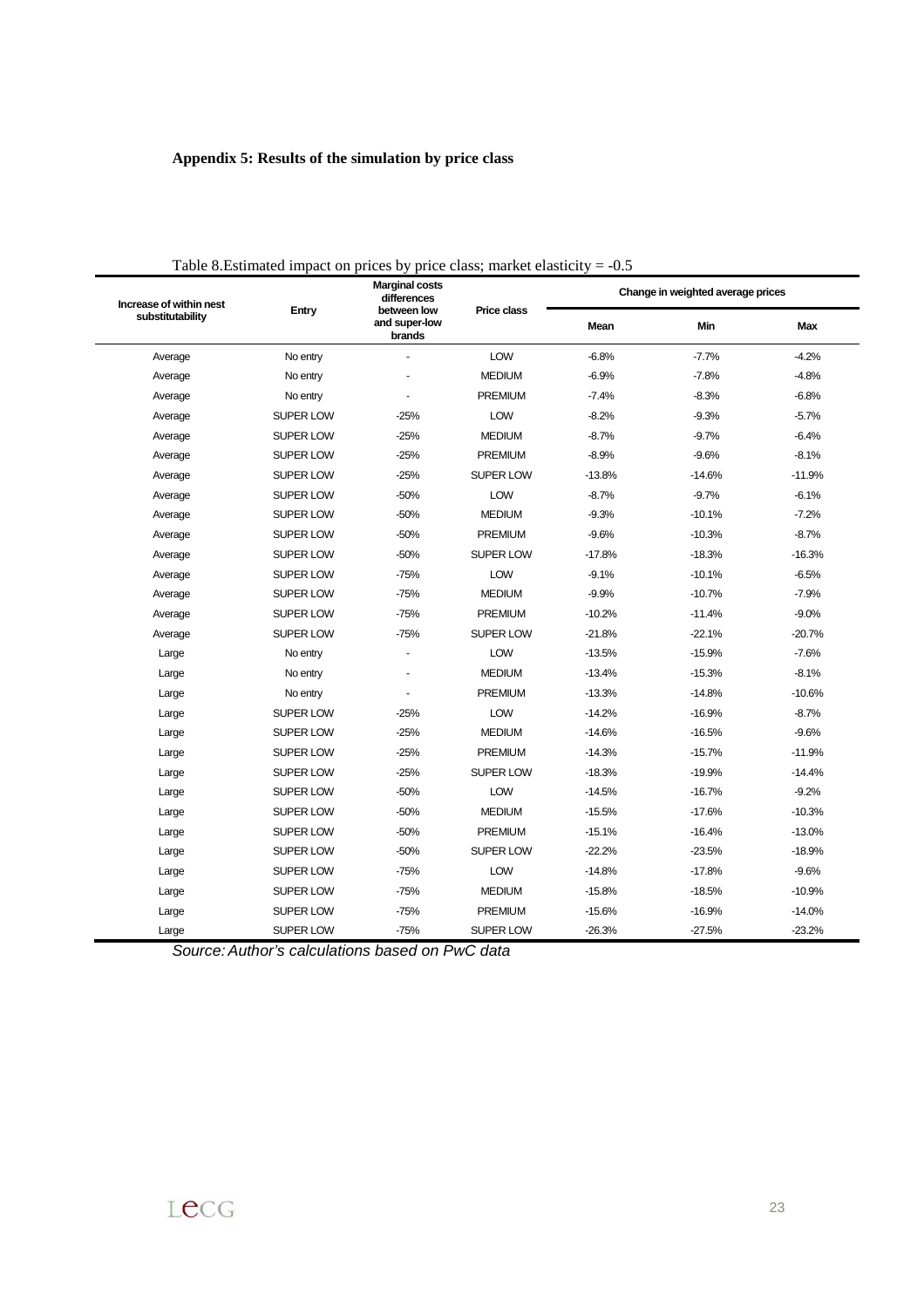| Increase of within nest<br>substitutability |                  | <b>Marginal costs</b><br>differences   |                    |             | Change in weighted average prices |            |
|---------------------------------------------|------------------|----------------------------------------|--------------------|-------------|-----------------------------------|------------|
|                                             | Entry            | between low<br>and super-low<br>brands | <b>Price class</b> | <b>Mean</b> | Min                               | <b>Max</b> |
| Average                                     | No entry         | ä,                                     | LOW                | $-6.5%$     | $-7.3%$                           | $-4.0%$    |
| Average                                     | No entry         | ä,                                     | <b>MEDIUM</b>      | $-6.5%$     | $-7.3%$                           | $-4.3%$    |
| Average                                     | No entry         | ٠                                      | <b>PREMIUM</b>     | $-7.0%$     | $-7.9%$                           | $-6.2%$    |
| Average                                     | <b>SUPER LOW</b> | $-25%$                                 | LOW                | $-7.9%$     | $-8.8%$                           | $-5.4%$    |
| Average                                     | <b>SUPER LOW</b> | $-25%$                                 | <b>MEDIUM</b>      | $-8.2%$     | $-8.9%$                           | $-5.9%$    |
| Average                                     | <b>SUPER LOW</b> | $-25%$                                 | PREMIUM            | $-8.5%$     | $-9.3%$                           | $-7.6%$    |
| Average                                     | <b>SUPER LOW</b> | $-25%$                                 | <b>SUPER LOW</b>   | $-13.5%$    | $-14.2%$                          | $-11.6%$   |
| Average                                     | <b>SUPER LOW</b> | $-50%$                                 | <b>LOW</b>         | $-8.3%$     | $-9.2%$                           | $-5.8%$    |
| Average                                     | <b>SUPER LOW</b> | $-50%$                                 | <b>MEDIUM</b>      | $-8.8%$     | $-9.5%$                           | $-6.7%$    |
| Average                                     | <b>SUPER LOW</b> | $-50%$                                 | <b>PREMIUM</b>     | $-9.2%$     | $-10.2%$                          | $-8.2%$    |
| Average                                     | <b>SUPER LOW</b> | $-50%$                                 | <b>SUPER LOW</b>   | $-17.6%$    | $-18.0%$                          | $-16.1%$   |
| Average                                     | <b>SUPER LOW</b> | $-75%$                                 | LOW                | $-8.7%$     | $-9.7%$                           | $-6.3%$    |
| Average                                     | <b>SUPER LOW</b> | $-75%$                                 | <b>MEDIUM</b>      | $-9.4%$     | $-10.1%$                          | $-7.3%$    |
| Average                                     | <b>SUPER LOW</b> | $-75%$                                 | PREMIUM            | $-9.7%$     | $-10.8%$                          | $-8.8%$    |
| Average                                     | <b>SUPER LOW</b> | $-75%$                                 | <b>SUPER LOW</b>   | $-21.7%$    | $-22.0%$                          | $-20.6%$   |
| Large                                       | No entry         | ä,                                     | LOW                | $-13.0%$    | $-15.4%$                          | $-7.4%$    |
| Large                                       | No entry         | $\ddot{\phantom{1}}$                   | <b>MEDIUM</b>      | $-12.8%$    | $-14.7%$                          | $-7.6%$    |
| Large                                       | No entry         | ä,                                     | <b>PREMIUM</b>     | $-12.8%$    | $-14.1%$                          | $-10.3%$   |
| Large                                       | <b>SUPER LOW</b> | $-25%$                                 | LOW                | $-13.7%$    | $-15.9%$                          | $-8.4%$    |
| Large                                       | <b>SUPER LOW</b> | $-25%$                                 | <b>MEDIUM</b>      | $-14.0%$    | $-16.1%$                          | $-9.0%$    |
| Large                                       | <b>SUPER LOW</b> | $-25%$                                 | <b>PREMIUM</b>     | $-13.9%$    | $-15.2%$                          | $-11.6%$   |
| Large                                       | <b>SUPER LOW</b> | $-25%$                                 | <b>SUPER LOW</b>   | $-18.1%$    | $-19.6%$                          | $-14.2%$   |
| Large                                       | <b>SUPER LOW</b> | $-50%$                                 | LOW                | $-13.9%$    | $-16.0%$                          | $-8.9%$    |
| Large                                       | <b>SUPER LOW</b> | $-50%$                                 | <b>MEDIUM</b>      | $-14.6%$    | $-16.8%$                          | $-9.8%$    |
| Large                                       | <b>SUPER LOW</b> | $-50%$                                 | <b>PREMIUM</b>     | $-14.6%$    | $-15.7%$                          | $-12.5%$   |
| Large                                       | <b>SUPER LOW</b> | $-50%$                                 | <b>SUPER LOW</b>   | $-22.3%$    | $-23.6%$                          | $-18.6%$   |
| Large                                       | <b>SUPER LOW</b> | $-75%$                                 | <b>LOW</b>         | $-14.1%$    | $-16.0%$                          | $-9.3%$    |
| Large                                       | <b>SUPER LOW</b> | $-75%$                                 | <b>MEDIUM</b>      | $-14.6%$    | $-16.5%$                          | $-10.3%$   |
| Large                                       | <b>SUPER LOW</b> | $-75%$                                 | <b>PREMIUM</b>     | $-14.9%$    | $-16.2%$                          | $-13.5%$   |
| Large                                       | <b>SUPER LOW</b> | $-75%$                                 | <b>SUPER LOW</b>   | $-26.6%$    | $-27.8%$                          | $-23.1%$   |

Table 9. Estimated impact on prices by price class; market elasticity  $= -1$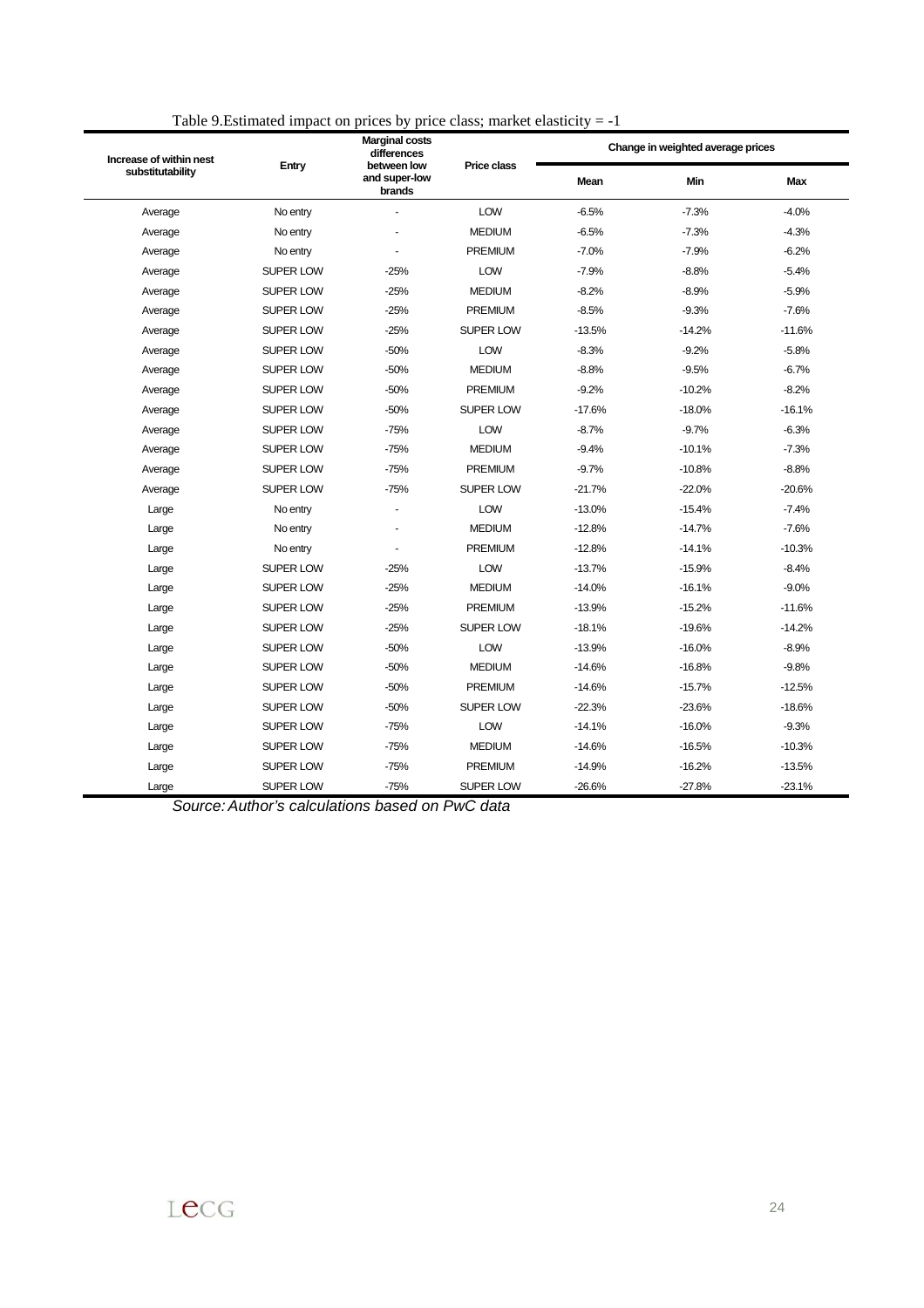| Increase of within nest<br>substitutability |                  | <b>Marginal costs</b><br>differences   |                    |             | Quantity change |            |  |  |  |
|---------------------------------------------|------------------|----------------------------------------|--------------------|-------------|-----------------|------------|--|--|--|
|                                             | Entry            | between low<br>and super-low<br>brands | <b>Price class</b> | <b>Mean</b> | Min             | <b>Max</b> |  |  |  |
| Average                                     | No entry         |                                        | LOW                | $-8.5%$     | $-17.9%$        | 1.3%       |  |  |  |
| Average                                     | No entry         |                                        | <b>MEDIUM</b>      | 4.1%        | $-5.3%$         | 10.7%      |  |  |  |
| Average                                     | No entry         |                                        | <b>PREMIUM</b>     | 26.4%       | 7.8%            | 69.8%      |  |  |  |
| Average                                     | <b>SUPER LOW</b> | $-25%$                                 | LOW                | $-28.8%$    | $-33.3%$        | $-23.1%$   |  |  |  |
| Average                                     | SUPER LOW        | $-25%$                                 | <b>MEDIUM</b>      | $-10.2%$    | $-20.9%$        | $-2.0%$    |  |  |  |
| Average                                     | <b>SUPER LOW</b> | $-25%$                                 | <b>PREMIUM</b>     | 4.1%        | $-13.6%$        | 52.6%      |  |  |  |
| Average                                     | SUPER LOW        | $-25%$                                 | <b>SUPER LOW</b>   | 65.8%       | 49.9%           | 83.2%      |  |  |  |
| Average                                     | <b>SUPER LOW</b> | $-50%$                                 | LOW                | $-42.8%$    | $-48.1%$        | $-36.6%$   |  |  |  |
| Average                                     | SUPER LOW        | $-50%$                                 | <b>MEDIUM</b>      | $-25.4%$    | $-32.5%$        | $-19.0%$   |  |  |  |
| Average                                     | <b>SUPER LOW</b> | $-50%$                                 | <b>PREMIUM</b>     | $-10.7%$    | $-29.9%$        | 28.8%      |  |  |  |
| Average                                     | <b>SUPER LOW</b> | $-50%$                                 | <b>SUPER LOW</b>   | 126.9%      | 105.4%          | 150.2%     |  |  |  |
| Average                                     | SUPER LOW        | $-75%$                                 | LOW                | $-57.5%$    | $-64.3%$        | $-50.1%$   |  |  |  |
| Average                                     | SUPER LOW        | $-75%$                                 | <b>MEDIUM</b>      | $-41.8%$    | $-52.6%$        | $-33.6%$   |  |  |  |
| Average                                     | SUPER LOW        | $-75%$                                 | <b>PREMIUM</b>     | $-27.6%$    | $-46.1%$        | 11.2%      |  |  |  |
| Average                                     | <b>SUPER LOW</b> | $-75%$                                 | <b>SUPER LOW</b>   | 193.2%      | 169.0%          | 228.4%     |  |  |  |
| Large                                       | No entry         | ÷.                                     | LOW                | $-27.2%$    | $-45.6%$        | 4.4%       |  |  |  |
| Large                                       | No entry         | $\overline{a}$                         | <b>MEDIUM</b>      | 3.8%        | $-12.7%$        | 11.4%      |  |  |  |
| Large                                       | No entry         |                                        | <b>PREMIUM</b>     | 80.7%       | 19.6%           | 135.7%     |  |  |  |
| Large                                       | SUPER LOW        | $-25%$                                 | LOW                | $-55.3%$    | $-80.5%$        | $-21.3%$   |  |  |  |
| Large                                       | SUPER LOW        | $-25%$                                 | <b>MEDIUM</b>      | $-13.6%$    | $-40.6%$        | 0.5%       |  |  |  |
| Large                                       | SUPER LOW        | $-25%$                                 | <b>PREMIUM</b>     | 30.0%       | $-18.7%$        | 94.2%      |  |  |  |
| Large                                       | SUPER LOW        | $-25%$                                 | <b>SUPER LOW</b>   | 83.9%       | 51.9%           | 191.3%     |  |  |  |
| Large                                       | <b>SUPER LOW</b> | $-50%$                                 | LOW                | $-83.7%$    | $-97.3%$        | $-42.6%$   |  |  |  |
| Large                                       | SUPER LOW        | $-50%$                                 | <b>MEDIUM</b>      | $-38.6%$    | $-75.0%$        | $-5.8%$    |  |  |  |
| Large                                       | <b>SUPER LOW</b> | $-50%$                                 | <b>PREMIUM</b>     | $-17.8%$    | $-73.7%$        | 56.6%      |  |  |  |
| Large                                       | <b>SUPER LOW</b> | $-50%$                                 | <b>SUPER LOW</b>   | 208.5%      | 97.4%           | 345.6%     |  |  |  |
| Large                                       | SUPER LOW        | $-75%$                                 | LOW                | $-90.0%$    | $-99.8%$        | $-40.2%$   |  |  |  |
| Large                                       | SUPER LOW        | $-75%$                                 | <b>MEDIUM</b>      | $-68.8%$    | $-99.2%$        | $-4.0%$    |  |  |  |
| Large                                       | SUPER LOW        | $-75%$                                 | <b>PREMIUM</b>     | $-60.8%$    | $-98.5%$        | 21.1%      |  |  |  |
| Large                                       | <b>SUPER LOW</b> | $-75%$                                 | <b>SUPER LOW</b>   | 318.0%      | 107.6%          | 421.3%     |  |  |  |

Table 10. Estimated impact on volume sales by price class; market elasticity = -0.5